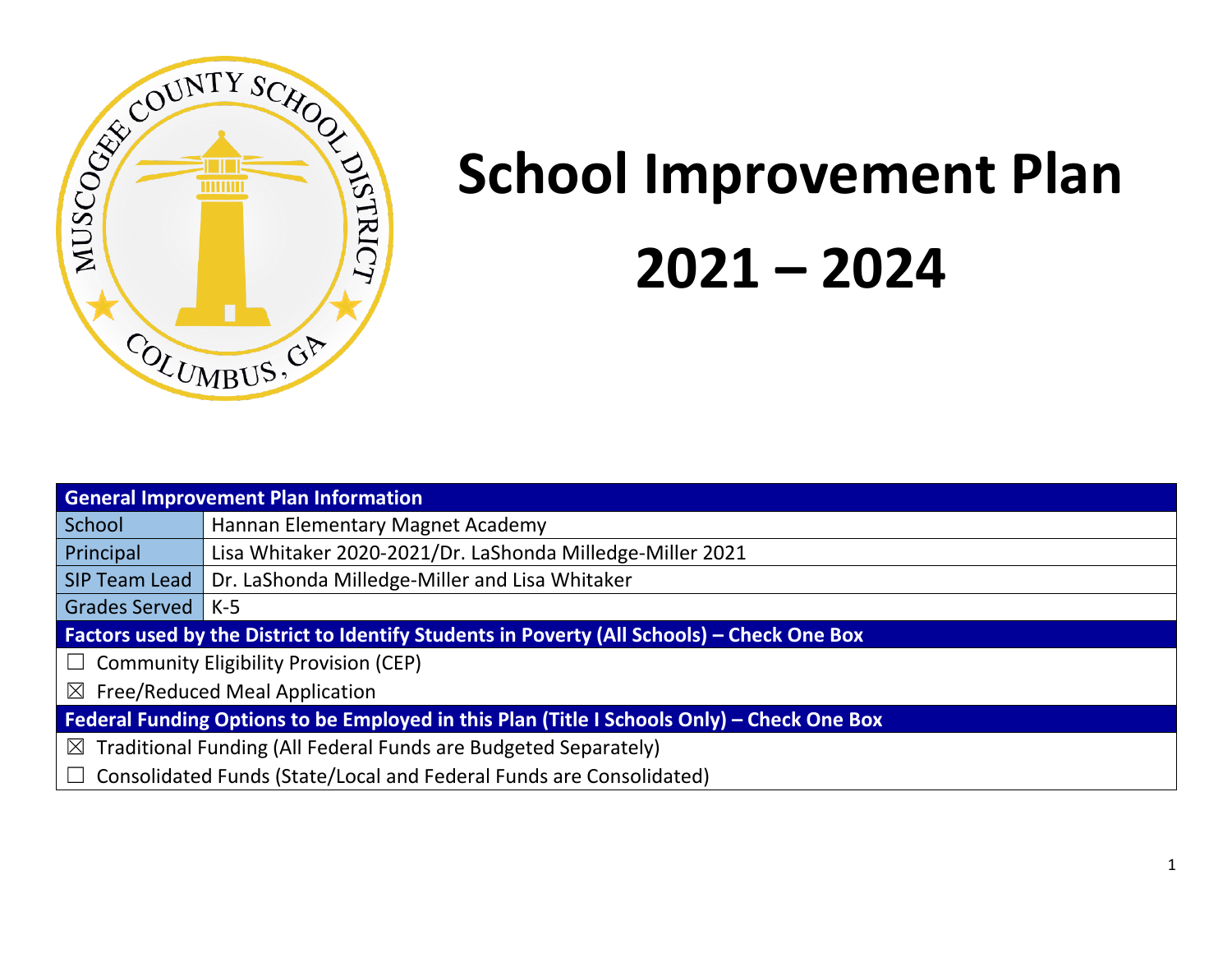#### **TEAM MEMBERS**

*The comprehensive needs assessment (CNA)/school improvement plan (SIP) team consists of people who are responsible for working collaboratively throughout the CNA/SIP process. Ideal team members possess knowledge of programs, the capacity to plan and implement the needs assessment, and the ability to ensure stakeholder involvement. Documentation of team member involvement must be maintained by the school.* 

*Schools must ensure they are incorporating a paraprofessional in the process.* **Name Position** Lisa Whitaker/ LaShonda Milledge Miller Principal Principal LaShonda Milledge-Miller **Assistant Principal or Dean** Rebecca Talley **Academic Coach Academic Coach** Tiffany Richardson Teacher The Contract of Teacher Teacher Teacher Teacher Catherine Hernandez **Teacher** Teacher Louise Lopez **SWD Teacher (when applicable)** Paula Murphy **SWD** (when applicable) Theo Talbert **Paraprofessional** Carolyn Bingham Family Engagement Representative Shawnna Worrell **Teacher** Teacher **Teacher** Teacher Nick Jones Teacher Courtney Deyampert **Teacher** Teacher Teacher Christina Chartier **Teacher** Teacher Teacher **Teacher** Teacher Heather Jordan Teacher/Counselor RESA (SI schools only) **ADDITIONAL TEAM MEMBERS Name Position** Pastor Terrance Evans Figure 1.1 Contract Chapel/Partner in Education **How will the team ensure that stakeholders are able to provide meaningful feedback throughout the CNA/SIP process?**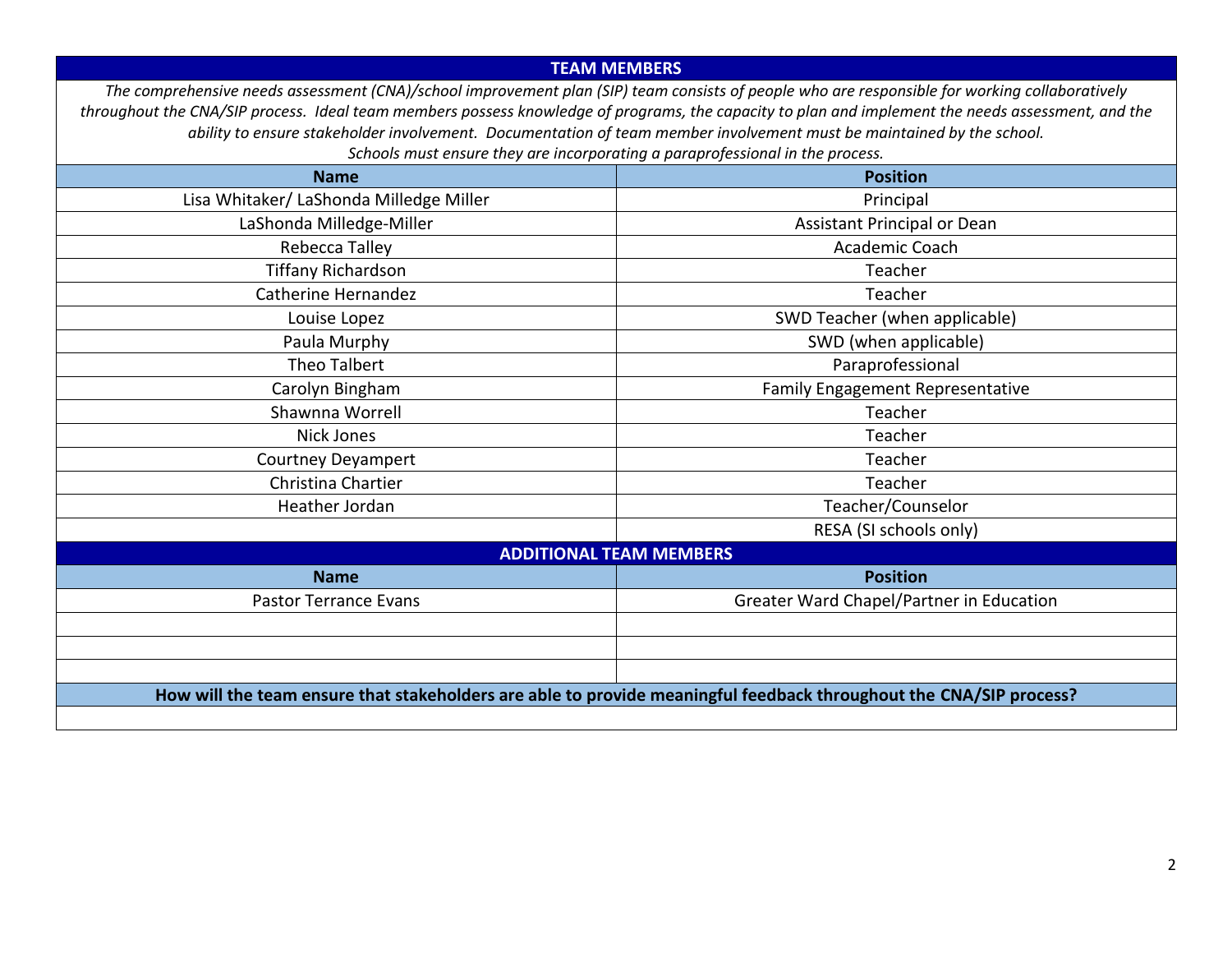# **OUR SCHOOL MISSION**

Our mission is to inspire and equip all students to achieve unlimited potential.

# **OUR SCHOOL VISION**

The MCSD is a beacon of educational excellence where all are known, valued, and inspired.

| <b>OVERARCHING NEEDS</b>                                                   |                                                                                                                                                                                                                                                                                  |                                                 |  |  |  |  |  |
|----------------------------------------------------------------------------|----------------------------------------------------------------------------------------------------------------------------------------------------------------------------------------------------------------------------------------------------------------------------------|-------------------------------------------------|--|--|--|--|--|
| <b>Overarching Needs in Prioritized Order</b>                              | <b>Root Cause(s)</b>                                                                                                                                                                                                                                                             | Category<br>(Check the<br>applicable box)       |  |  |  |  |  |
| Tier 1 Instruction                                                         | MTSS processes<br>$\bullet$<br>Understanding the Standards/Pacing<br>$\bullet$<br><b>Gradual Release of Instruction</b><br>$\bullet$<br>Data-driven decisions<br>$\bullet$<br>Understanding diverse needs of learners<br>$\bullet$<br><b>Building relationships</b><br>$\bullet$ | $\boxtimes$ Instructional<br>Climate<br>$\perp$ |  |  |  |  |  |
| Parental and Community Involvement to create a<br>positive climate for all | Lack of opportunities<br>$\bullet$<br>Needing more partners from the community<br>$\bullet$<br>Needing more parental support and resources<br>$\bullet$                                                                                                                          | Instructional<br>$\boxtimes$ Climate            |  |  |  |  |  |
| 3.                                                                         |                                                                                                                                                                                                                                                                                  | Instructional<br>$\Box$ Climate                 |  |  |  |  |  |
| 4.                                                                         |                                                                                                                                                                                                                                                                                  | Instructional<br>Climate                        |  |  |  |  |  |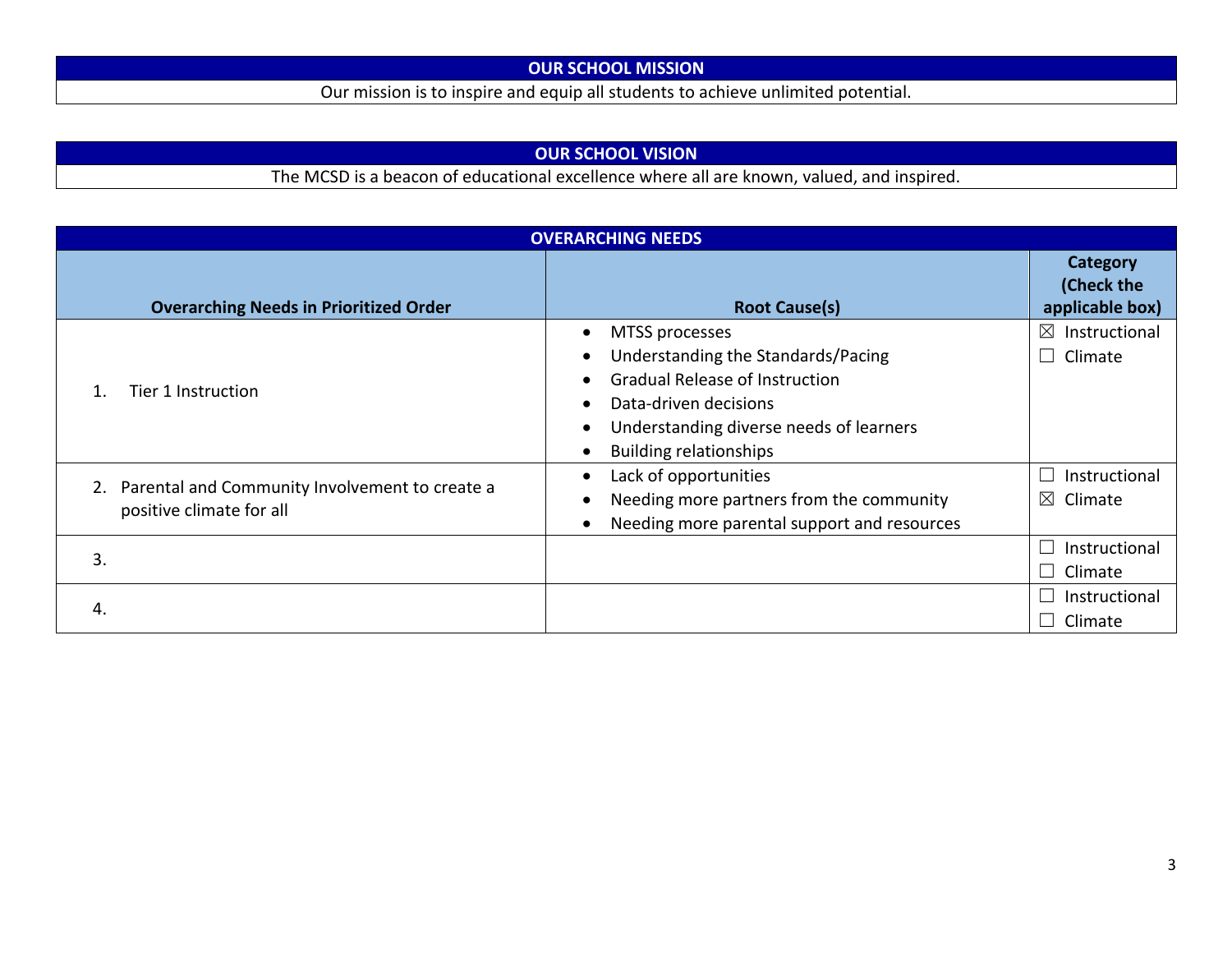#### **IMPORTANT**

*As you develop your school's Improvement Plan (SIP), the actions in the plan need to align with the district's CNA Overarching Needs/DIP Goals as well as the Powerful Practices, Opportunities for Improvement and Improvement Priorities from the last AdvancED review.*

| DISTRICT COMPREHENSIVE NEEDS ASSESSMENT (CNA)/IMPROVEMENT PLAN |                                                                                                                                                                                                                                                                                                                                                                                                                                                                                                                                                                                                                                                |  |  |  |  |  |  |
|----------------------------------------------------------------|------------------------------------------------------------------------------------------------------------------------------------------------------------------------------------------------------------------------------------------------------------------------------------------------------------------------------------------------------------------------------------------------------------------------------------------------------------------------------------------------------------------------------------------------------------------------------------------------------------------------------------------------|--|--|--|--|--|--|
| <b>Overarching Needs</b>                                       | Improvement Plan Goals                                                                                                                                                                                                                                                                                                                                                                                                                                                                                                                                                                                                                         |  |  |  |  |  |  |
| 1. Provide leadership development                              | 1. By July 2022, MCSD will have implemented the first 3 tiers of its leadership development program (Aspiring Principal cohort,<br>Assistant Principals, 1 <sup>st</sup> & 2 <sup>nd</sup> year Principals) and developed the next tier (all Principals) for FY 2023 implementation as well as provide<br>pertinent leadership development training in alignment with the district's mission and vision.                                                                                                                                                                                                                                       |  |  |  |  |  |  |
| 2. Address individual student needs                            | 2. By July 2022, 100% of teachers will implement evidence-based Tier 1 instructional strategies through the standards-based classroom<br>framework with 80% of teachers implementing them effectively as measured by student achievement across content areas and student<br>Lexile scores as well as progress on individual school improvement plans.<br>3. By July 2022, all MCSD schools will implement a Core Four area of Personalized Learning with cohorts of teachers who participate in<br>training and implement practices around the identified Core Four area as measured by status reports, walk-throughs and survey<br>feedback. |  |  |  |  |  |  |
| 3. Monitor progress (applies to all 4 goals)                   | 4. By July 2023, all MCSD schools will implement Multi-Tiered System of Supports (MTSS) at a "Developing" level or higher as measured<br>by the School MTSS Fidelity of Implementation Rubric.                                                                                                                                                                                                                                                                                                                                                                                                                                                 |  |  |  |  |  |  |
| 4. Create a Culture of Kindness                                | 5. By July 2022, MCSD will increase awareness of and adherence to the district's Mission, Vision and Values to create a "Culture of<br>Kindness" for all stakeholders as measured by stakeholder surveys and a reduction in office discipline referrals.                                                                                                                                                                                                                                                                                                                                                                                       |  |  |  |  |  |  |

|    | <b>ADVANCED ENGAGEMENT REVIEW FOR ACCREDITATION (FALL 2017)</b>                                                                                                                                                                                                                                                          |
|----|--------------------------------------------------------------------------------------------------------------------------------------------------------------------------------------------------------------------------------------------------------------------------------------------------------------------------|
|    | <b>Powerful Practices</b>                                                                                                                                                                                                                                                                                                |
| 1. | The Muscogee County School District is exceptional in engaging stakeholders to support achievement of the system's purpose and direction through the development<br>and maintenance of strong relationships with regular and positive communication among community partners, system staff, students and parents.        |
| 2. | The Muscogee County School District fosters a culture of collaboration, excellence and pride that is evident across all levels of the organization.                                                                                                                                                                      |
| 3. | The Muscogee County School District analyzed its existing utilization of resources and crafted an exceptional plan to prioritize and reorganize resources in order to<br>provide a more structured support system aligned to the organization's needs resulting in greater student performance and system effectiveness. |
|    | Opportunities for Improvement                                                                                                                                                                                                                                                                                            |
|    | Design and implement a defined process to review and revise, as indicated, the system and schools' purpose and vision on a regular basis.                                                                                                                                                                                |
|    | Develop, implement and regularly monitor clearly defined system-wide practices to coordinate learning support services that meet the multi-tiered learning needs of<br>all learners.                                                                                                                                     |
| 3. | Align system resources and instructional support with school-based practices to ensure the fidelity of implementation of the collection, analysis and utilization of<br>formative and summative data for increased student learning, achievement and growth.                                                             |
| 4. | Develop and implement professional development strategies that focus on utilization of digital resources as an integral component of content delivery.                                                                                                                                                                   |
|    | <b>Improvement Priorities</b>                                                                                                                                                                                                                                                                                            |
| 1. | Strengthen and monitor professional learning communities to evaluate, interpret and utilize data for personalized learning and differentiated instruction to increase<br>learning, achievement and growth.                                                                                                               |
|    | Develop and implement a comprehensive professional development plan that addresses the training needs of instructional, instructional support and leadership staff.                                                                                                                                                      |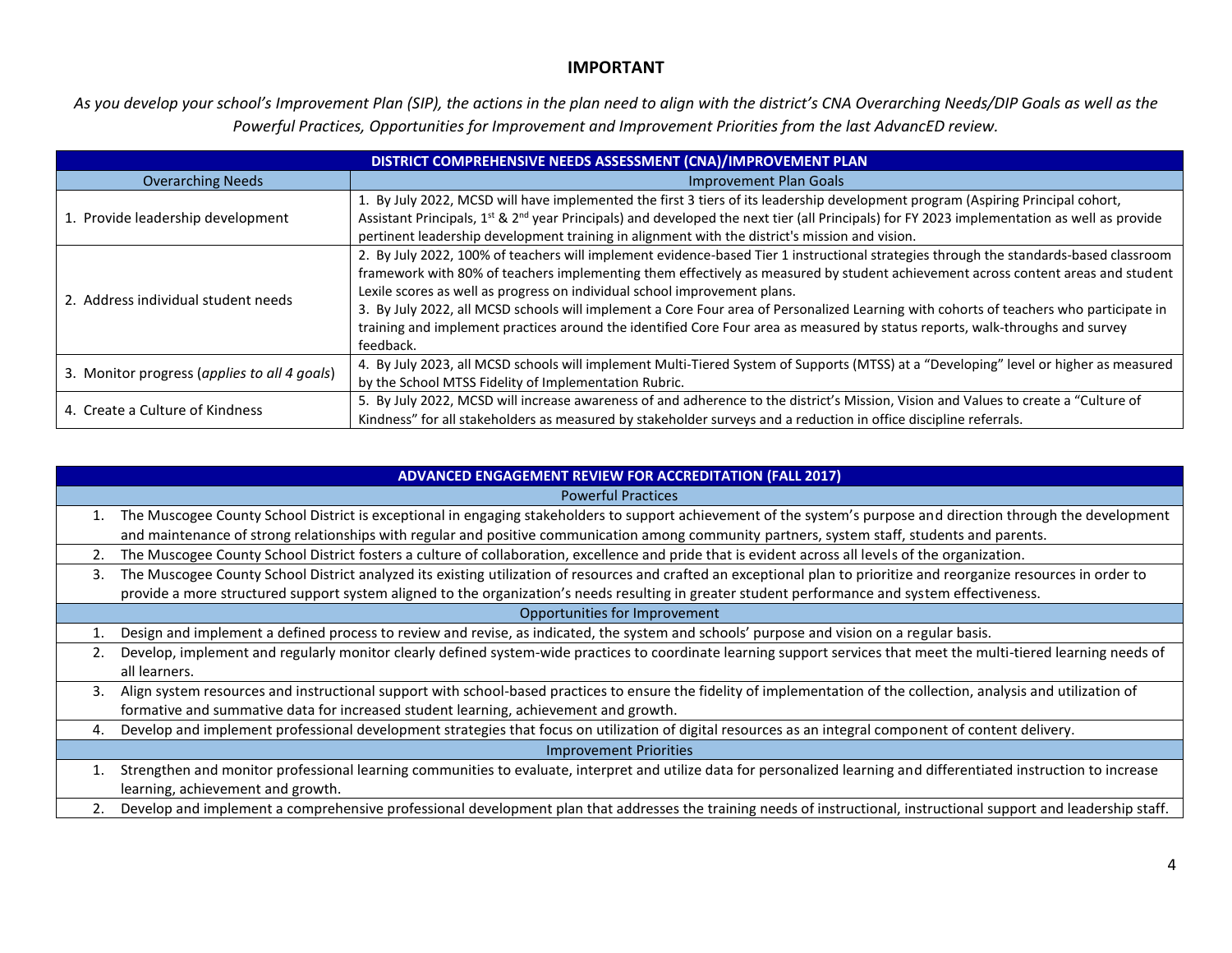| 2021 - 2024 OVERARCHING NEEDS & GOALS                                      |                                                                                                                                                                                                                                                                                                        |  |  |  |  |  |  |
|----------------------------------------------------------------------------|--------------------------------------------------------------------------------------------------------------------------------------------------------------------------------------------------------------------------------------------------------------------------------------------------------|--|--|--|--|--|--|
| <b>District Overarching Need</b>                                           | <b>SIP Goal</b>                                                                                                                                                                                                                                                                                        |  |  |  |  |  |  |
| Address individual student needs                                           | By July 2022, all MCSD schools will implement a Core Four area of<br>Personalized Learning with cohorts of teachers who participate in training<br>and implement practices around the identified Core Four area with 85%<br>fidelity as measured by status reports, walk-throughs and survey feedback. |  |  |  |  |  |  |
| <b>School Overarching Need</b>                                             | SIP Goal (SMART process goal, not an outcome goal)                                                                                                                                                                                                                                                     |  |  |  |  |  |  |
| Tier 1 Instruction                                                         | By May 2024, 100% of teachers will have consistently implemented effective<br>Tier 1 instruction in ELA and Math through data-driven decisions, as<br>evidenced through progress monitoring with at least 85% effectiveness.                                                                           |  |  |  |  |  |  |
| Parental and Community Involvement to create a positive climate for<br>all | By May 2024, 85% of parents will participate in at least two school-based<br>activities in ways that enhance and support students' achievement.                                                                                                                                                        |  |  |  |  |  |  |
|                                                                            |                                                                                                                                                                                                                                                                                                        |  |  |  |  |  |  |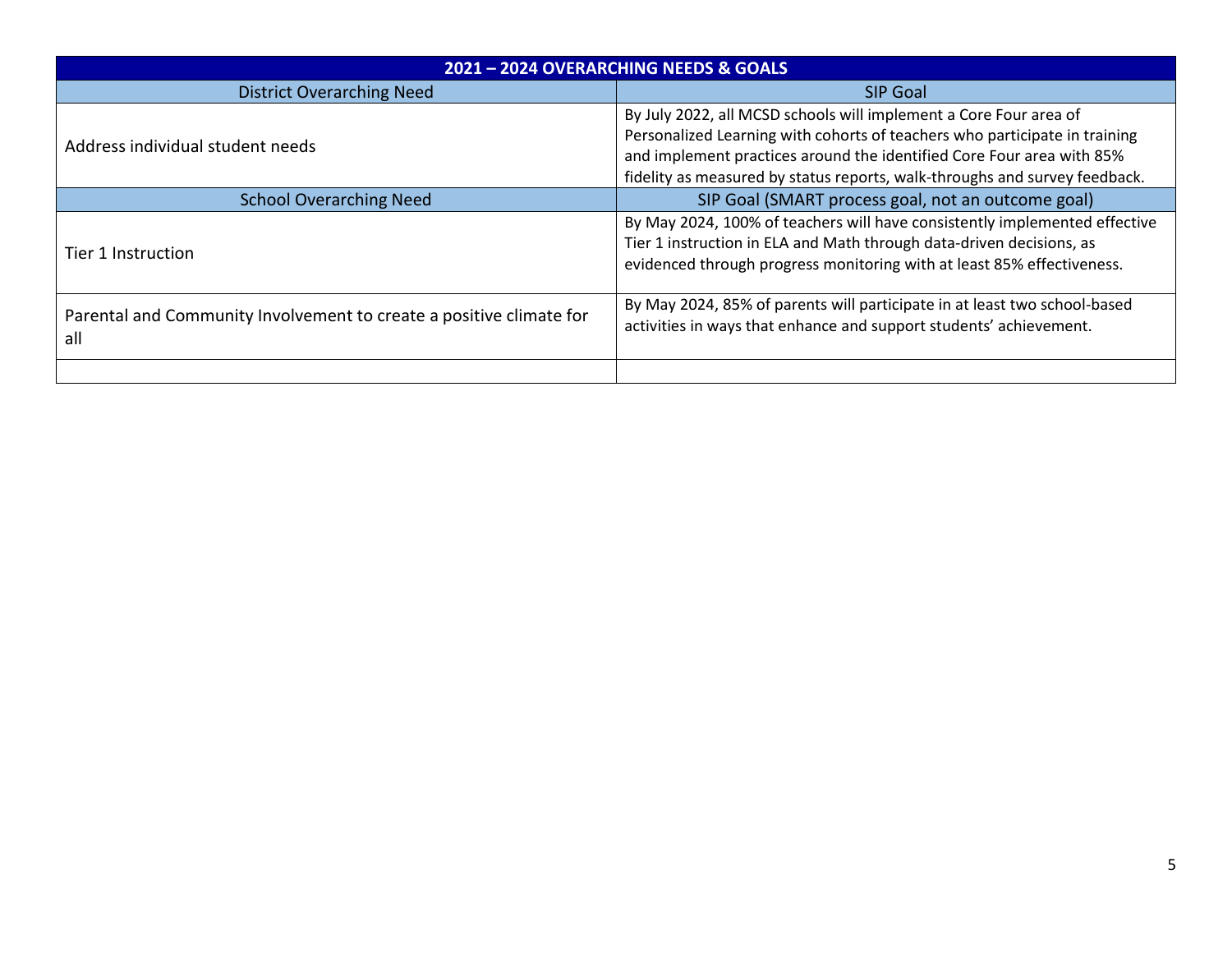#### **FALL 2021**

|                                                          | By July 2022, all MCSD schools will implement a Core Four area of Personalized Learning with cohorts of teachers who participate in                                                                                                                       |                                       |                                                                                                                                                                                                                    |                                                                                                        |                                                                                                  |                                                                                                          |                                            |  |
|----------------------------------------------------------|-----------------------------------------------------------------------------------------------------------------------------------------------------------------------------------------------------------------------------------------------------------|---------------------------------------|--------------------------------------------------------------------------------------------------------------------------------------------------------------------------------------------------------------------|--------------------------------------------------------------------------------------------------------|--------------------------------------------------------------------------------------------------|----------------------------------------------------------------------------------------------------------|--------------------------------------------|--|
| Goal:                                                    | training and implement practices around the identified Core Four area with 85% fidelity as measured by status reports, walk-throughs and                                                                                                                  |                                       |                                                                                                                                                                                                                    |                                                                                                        |                                                                                                  |                                                                                                          |                                            |  |
|                                                          | survey feedback.                                                                                                                                                                                                                                          |                                       |                                                                                                                                                                                                                    |                                                                                                        |                                                                                                  |                                                                                                          |                                            |  |
|                                                          |                                                                                                                                                                                                                                                           |                                       |                                                                                                                                                                                                                    |                                                                                                        | Evaluation of Implementation & ROI                                                               |                                                                                                          |                                            |  |
| <b>Action Steps</b>                                      | <b>Evidence Level</b><br>(Strong, Moderate,<br>Promising,<br>Rationale)                                                                                                                                                                                   | Impacted<br>Subgroup(s)               | <b>Funding Source(s)</b>                                                                                                                                                                                           | Position(s) Responsible                                                                                | Implementation<br>Timeline<br>(do not use ongoing)                                               | Progress<br>Monitoring<br>Method, Frequency<br>& Artifacts                                               | <b>Status</b>                              |  |
| Create student<br>data notebooks                         | <b>Intended Outcomes:</b>                                                                                                                                                                                                                                 | All students                          | QBE, Title I, Part<br>A Title I, Part A<br>SIG Title I, Part C<br>Title I, Part D<br>Title II, Part A<br>Title III, Part A<br>Title IV, Part A<br>Title V, Part B<br><b>IDEA McKinney-</b><br><b>Vento Perkins</b> | Students<br>Teacher<br>admin<br>Students will become involved and owners in their progress monitoring. | Monthly<br>(August-<br>December)                                                                 | Selected student<br>data notebooks<br>will be brought to<br>PLCs weekly<br>Weekly admin<br>walk throughs | Not Progressing at<br><b>Expected Rate</b> |  |
|                                                          |                                                                                                                                                                                                                                                           |                                       |                                                                                                                                                                                                                    |                                                                                                        |                                                                                                  |                                                                                                          |                                            |  |
| <b>Teachers will</b><br>create teacher<br>data notebooks | Title I, Part A<br>Title I, Part A SIG<br>Title I, Part C<br>Title I, Part D<br>Title II, Part A<br>All Students and<br>Teachers<br>teachers<br>Title III, Part A<br>Title IV, Part A<br>Title V, Part B<br><b>IDEA McKinney-</b><br><b>Vento Perkins</b> |                                       |                                                                                                                                                                                                                    | Monthly<br>(August-<br>December)                                                                       | Weekly PLCs per<br>grade level<br>Monthly checks<br>for status of the<br>class profile<br>sheets | Not Progressing at<br><b>Expected Rate</b>                                                               |                                            |  |
|                                                          | <b>Intended Outcomes:</b>                                                                                                                                                                                                                                 | accelerating to meet students' needs. |                                                                                                                                                                                                                    | Teachers will regularly monitor class progress to plan lessons for remediating and                     |                                                                                                  |                                                                                                          |                                            |  |
| School-wide<br>lesson plan<br>template                   |                                                                                                                                                                                                                                                           | All Teachers                          | Title I, Part A<br>Title I, Part A SIG<br>Title I, Part C<br>Title I, Part D                                                                                                                                       | Teachers<br>$(K-2)$<br>Math/Reading/Writing)                                                           | Monthly<br>(August-<br>December)                                                                 | Weekly Lesson<br>plan turned in<br>each Friday                                                           | Progressing at<br><b>Expected Rate</b>     |  |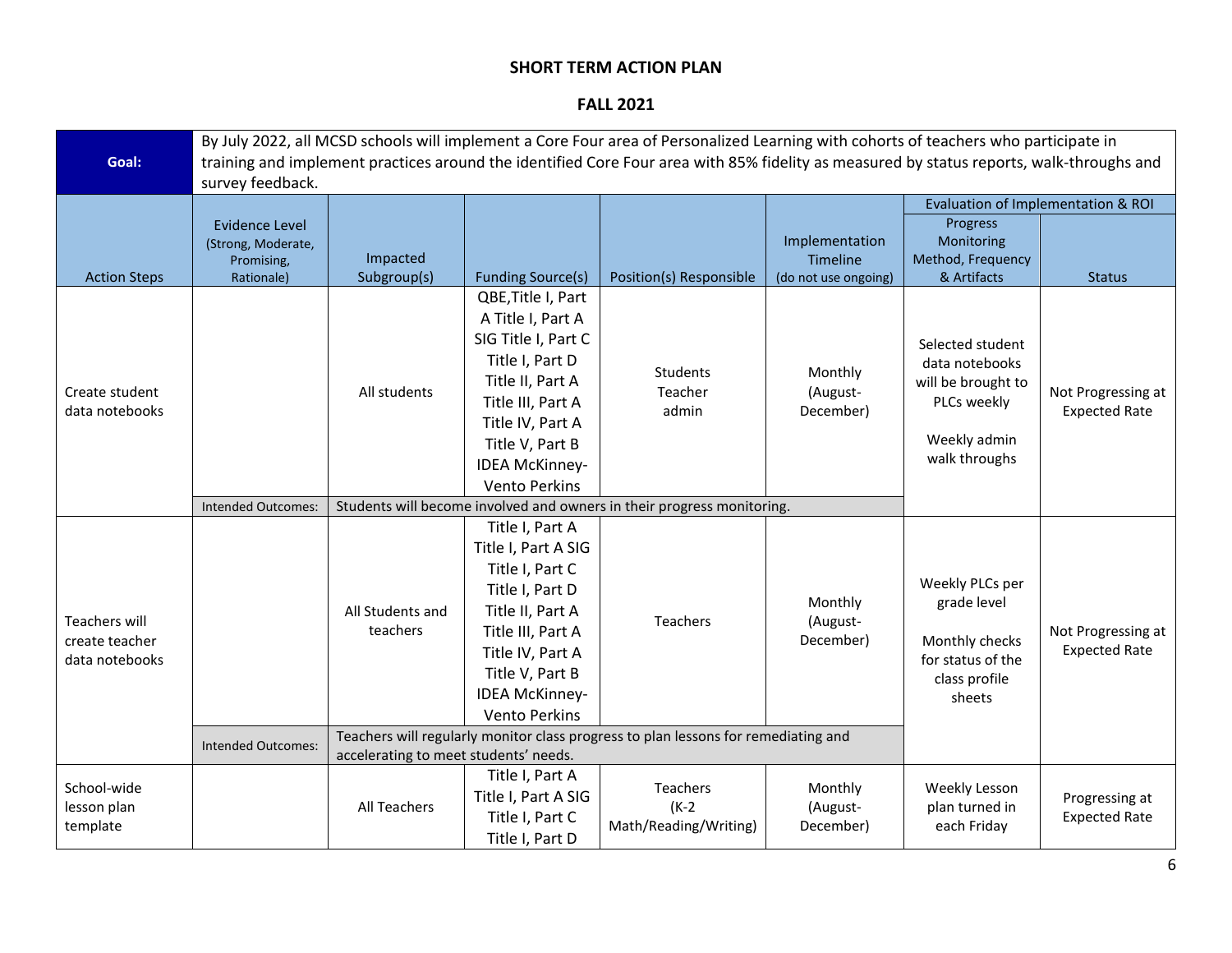|                                                                                    | <b>Intended Outcomes:</b>                                                                                                                                                                                                                                                                                            |              | Title II, Part A<br>Title III, Part A<br>Title IV, Part A<br>Title V, Part B<br><b>IDEA McKinney-</b><br><b>Vento Perkins</b>                                                                                 | (3-5 Departmentalized<br>Planning based on<br>subjects taught as well<br>as writing)<br>Admin<br>Academic Coach                                |                                  |                                 |                                            |
|------------------------------------------------------------------------------------|----------------------------------------------------------------------------------------------------------------------------------------------------------------------------------------------------------------------------------------------------------------------------------------------------------------------|--------------|---------------------------------------------------------------------------------------------------------------------------------------------------------------------------------------------------------------|------------------------------------------------------------------------------------------------------------------------------------------------|----------------------------------|---------------------------------|--------------------------------------------|
| Teachers will use<br>Pre/Post<br>Assessments to<br>drive data driven<br>decisions. |                                                                                                                                                                                                                                                                                                                      | All teachers | Title I, Part A<br>Title I, Part A SIG<br>Title I, Part C<br>Title I, Part D<br>Title II, Part A<br>Title III, Part A<br>Title IV, Part A<br>Title V, Part B<br><b>IDEA McKinney-</b><br><b>Vento Perkins</b> | Teachers will use<br>pre/post data to<br>measure student<br>growth on targeted<br>standards and unit<br>assessments<br>Admin<br>Academic Coach | Monthly<br>(August-<br>December) | Data notebook<br>checks monthly | Not Progressing at<br><b>Expected Rate</b> |
|                                                                                    | <b>Intended Outcomes:</b>                                                                                                                                                                                                                                                                                            |              |                                                                                                                                                                                                               |                                                                                                                                                |                                  |                                 |                                            |
|                                                                                    | <b>Intended Outcomes:</b>                                                                                                                                                                                                                                                                                            |              |                                                                                                                                                                                                               |                                                                                                                                                |                                  |                                 | Choose an item.                            |
|                                                                                    | <b>Intended Outcomes:</b>                                                                                                                                                                                                                                                                                            |              |                                                                                                                                                                                                               |                                                                                                                                                |                                  |                                 | Choose an item.                            |
|                                                                                    | If applicable, what partnerships with universities/colleges, businesses, non-profits, community organizations or any private entities with a demonstrated record of success is<br>the school partnering with to carry out any of the above action steps? Identify which action step for any identified partnerships. |              |                                                                                                                                                                                                               |                                                                                                                                                |                                  |                                 |                                            |
|                                                                                    |                                                                                                                                                                                                                                                                                                                      |              |                                                                                                                                                                                                               |                                                                                                                                                |                                  |                                 |                                            |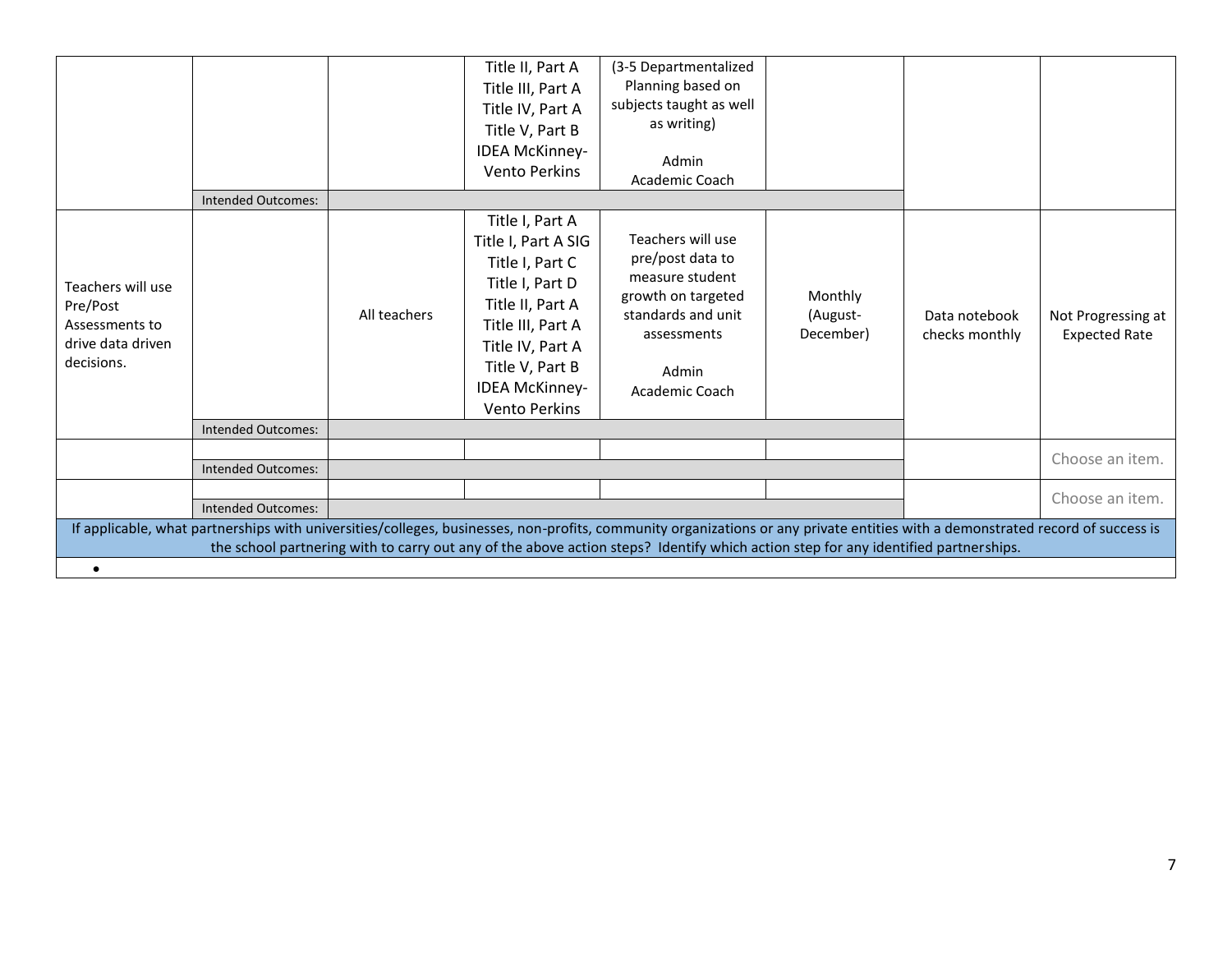# **Spring 2022**

|                                                          | By July 2022, all MCSD schools will implement a Core Four area of Personalized Learning with cohorts of teachers who participate in      |                                       |                                                                                                                                                                                                                    |                                                                                                               |                                                    |                                                                                                          |                                            |  |
|----------------------------------------------------------|------------------------------------------------------------------------------------------------------------------------------------------|---------------------------------------|--------------------------------------------------------------------------------------------------------------------------------------------------------------------------------------------------------------------|---------------------------------------------------------------------------------------------------------------|----------------------------------------------------|----------------------------------------------------------------------------------------------------------|--------------------------------------------|--|
| Goal:                                                    | training and implement practices around the identified Core Four area with 85% fidelity as measured by status reports, walk-throughs and |                                       |                                                                                                                                                                                                                    |                                                                                                               |                                                    |                                                                                                          |                                            |  |
|                                                          | survey feedback.                                                                                                                         |                                       |                                                                                                                                                                                                                    |                                                                                                               |                                                    |                                                                                                          |                                            |  |
|                                                          |                                                                                                                                          |                                       |                                                                                                                                                                                                                    |                                                                                                               |                                                    | Evaluation of Implementation & ROI                                                                       |                                            |  |
| <b>Action Steps</b>                                      | <b>Evidence Level</b><br>(Strong, Moderate,<br>Promising,<br>Rationale)                                                                  | Impacted<br>Subgroup(s)               | <b>Funding Source(s)</b>                                                                                                                                                                                           | Position(s) Responsible                                                                                       | Implementation<br>Timeline<br>(do not use ongoing) | Progress<br>Monitoring<br>Method, Frequency<br>& Artifacts                                               | <b>Status</b>                              |  |
| Create student<br>data notebooks                         | Intended Outcomes:                                                                                                                       | All students                          | QBE, Title I, Part<br>A Title I, Part A<br>SIG Title I, Part C<br>Title I, Part D<br>Title II, Part A<br>Title III, Part A<br>Title IV, Part A<br>Title V, Part B<br><b>IDEA McKinney-</b><br><b>Vento Perkins</b> | <b>Students</b><br>Teacher<br>admin<br>Students will become involved and owners in their progress monitoring. | Monthly<br>(January-May)                           | Selected student<br>data notebooks<br>will be brought to<br>PLCs weekly<br>Weekly admin<br>walk throughs | Not Progressing at<br><b>Expected Rate</b> |  |
|                                                          |                                                                                                                                          |                                       | Title I, Part A                                                                                                                                                                                                    |                                                                                                               |                                                    |                                                                                                          |                                            |  |
| <b>Teachers will</b><br>create teacher<br>data notebooks |                                                                                                                                          | All Students and<br>teachers          | Title I, Part A SIG<br>Title I, Part C<br>Title I, Part D<br>Title II, Part A<br>Title III, Part A<br>Title IV, Part A<br>Title V, Part B<br><b>IDEA McKinney-</b><br><b>Vento Perkins</b>                         | Teachers                                                                                                      | Monthly<br>(January-May)                           | Weekly PLCs per<br>grade level<br>Monthly checks<br>for status of the<br>class profile<br>sheets         | Not Progressing at<br><b>Expected Rate</b> |  |
|                                                          | Intended Outcomes:                                                                                                                       |                                       | Teachers will regularly monitor class progress to plan lessons for remediating and                                                                                                                                 |                                                                                                               |                                                    |                                                                                                          |                                            |  |
|                                                          |                                                                                                                                          | accelerating to meet students' needs. |                                                                                                                                                                                                                    |                                                                                                               |                                                    |                                                                                                          |                                            |  |
| School-wide<br>lesson plan<br>template                   |                                                                                                                                          | All Teachers                          | Title I, Part A<br>Title I, Part A SIG<br>Title I, Part C<br>Title I, Part D                                                                                                                                       | Teachers<br>$(K-2)$<br>Math/Reading/Writing)                                                                  | Monthly<br>(January-May)                           | Weekly Lesson<br>plan turned in<br>each Friday                                                           | Progressing at<br><b>Expected Rate</b>     |  |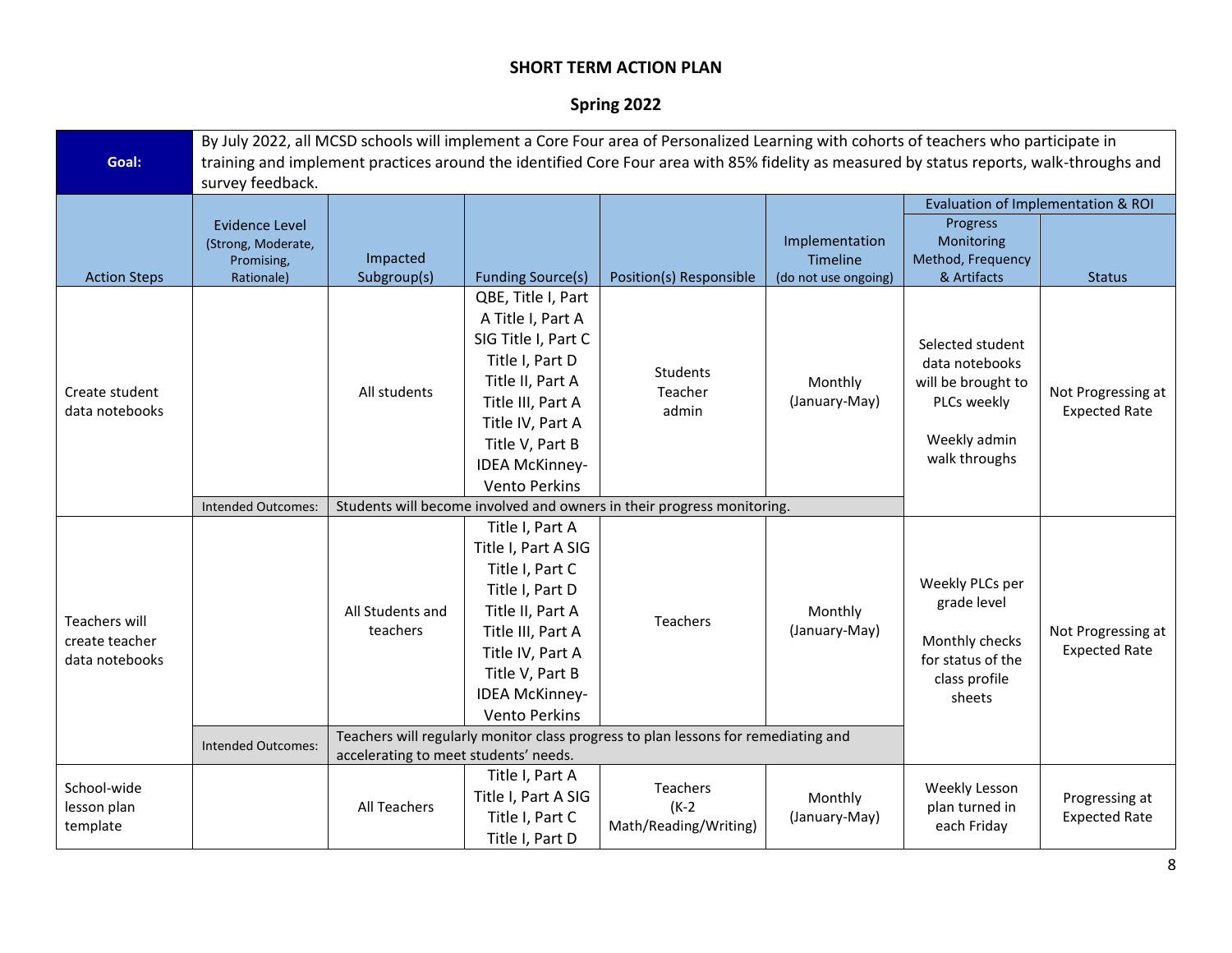|                                                                                    | <b>Intended Outcomes:</b>                                                                                                                                                                                                                                                                                            |                                         | Title II, Part A<br>Title III, Part A<br>Title IV, Part A<br>Title V, Part B<br>IDEA McKinney-<br><b>Vento Perkins</b>                                                                                        | (3-5 Departmentalized<br>Planning based on<br>subjects taught as well<br>as writing)<br>Admin<br>Academic Coach<br>Teachers will use a common template to plan for differentiated lessons. |                          |                                 |                                            |
|------------------------------------------------------------------------------------|----------------------------------------------------------------------------------------------------------------------------------------------------------------------------------------------------------------------------------------------------------------------------------------------------------------------|-----------------------------------------|---------------------------------------------------------------------------------------------------------------------------------------------------------------------------------------------------------------|--------------------------------------------------------------------------------------------------------------------------------------------------------------------------------------------|--------------------------|---------------------------------|--------------------------------------------|
| Teachers will use<br>Pre/Post<br>Assessments to<br>drive data driven<br>decisions. |                                                                                                                                                                                                                                                                                                                      | All teachers                            | Title I, Part A<br>Title I, Part A SIG<br>Title I, Part C<br>Title I, Part D<br>Title II, Part A<br>Title III, Part A<br>Title IV, Part A<br>Title V, Part B<br><b>IDEA McKinney-</b><br><b>Vento Perkins</b> | Teachers will use<br>pre/post data to<br>measure student<br>growth on targeted<br>standards and unit<br>assessments<br>Admin<br>Academic Coach                                             | Monthly<br>(January-May) | Data notebook<br>checks monthly | Not Progressing at<br><b>Expected Rate</b> |
|                                                                                    | <b>Intended Outcomes:</b>                                                                                                                                                                                                                                                                                            | Data will be used to drive instruction. |                                                                                                                                                                                                               |                                                                                                                                                                                            |                          |                                 |                                            |
|                                                                                    | <b>Intended Outcomes:</b>                                                                                                                                                                                                                                                                                            |                                         |                                                                                                                                                                                                               |                                                                                                                                                                                            |                          |                                 | Choose an item.                            |
|                                                                                    | <b>Intended Outcomes:</b>                                                                                                                                                                                                                                                                                            |                                         |                                                                                                                                                                                                               |                                                                                                                                                                                            |                          |                                 | Choose an item.                            |
|                                                                                    | If applicable, what partnerships with universities/colleges, businesses, non-profits, community organizations or any private entities with a demonstrated record of success is<br>the school partnering with to carry out any of the above action steps? Identify which action step for any identified partnerships. |                                         |                                                                                                                                                                                                               |                                                                                                                                                                                            |                          |                                 |                                            |
|                                                                                    |                                                                                                                                                                                                                                                                                                                      |                                         |                                                                                                                                                                                                               |                                                                                                                                                                                            |                          |                                 |                                            |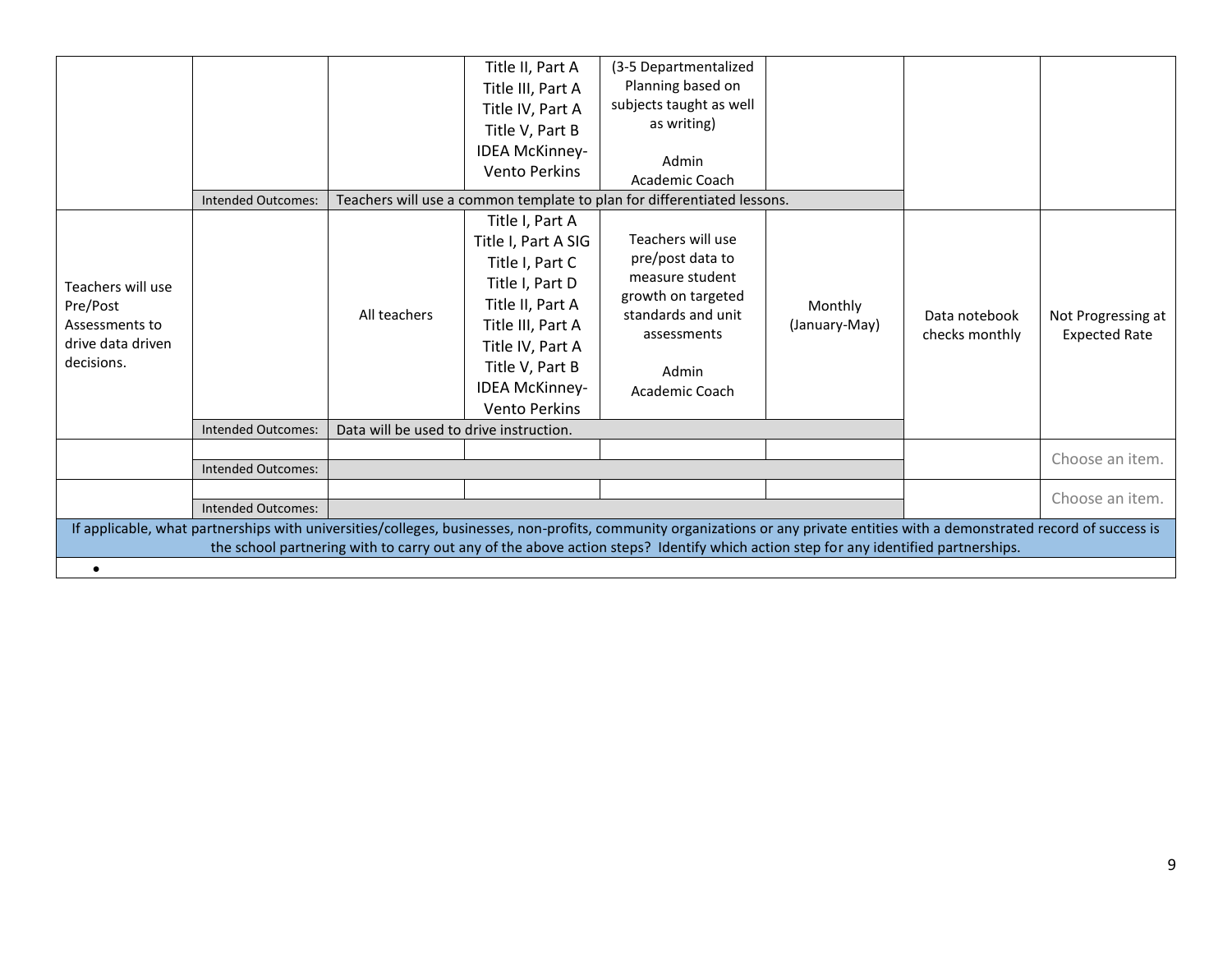**FALL 2021**

| Goal:                                                                                                                                                                 | By May 2024, 100% of teachers will have consistently implemented effective Tier 1 instruction in ELA and Math through data-driven<br>decisions, as evidenced through progress monitoring with at least 85% effectiveness. |                          |                                                                                                                                                                                                               |                                                                                                                       |                                                    |                                                                                                        |                                        |
|-----------------------------------------------------------------------------------------------------------------------------------------------------------------------|---------------------------------------------------------------------------------------------------------------------------------------------------------------------------------------------------------------------------|--------------------------|---------------------------------------------------------------------------------------------------------------------------------------------------------------------------------------------------------------|-----------------------------------------------------------------------------------------------------------------------|----------------------------------------------------|--------------------------------------------------------------------------------------------------------|----------------------------------------|
|                                                                                                                                                                       | <b>Evidence Level</b>                                                                                                                                                                                                     |                          |                                                                                                                                                                                                               |                                                                                                                       |                                                    | Evaluation of Implementation & ROI                                                                     |                                        |
| <b>Action Steps</b>                                                                                                                                                   | (Strong,<br>Moderate,<br>Promising,<br>Rationale)                                                                                                                                                                         | Impacted<br>Subgroup(s)  | <b>Funding</b><br>Source(s)                                                                                                                                                                                   | Position(s)<br>Responsible                                                                                            | Implementation<br>Timeline<br>(do not use ongoing) | Progress Monitoring Method,<br><b>Frequency &amp; Artifacts</b>                                        | <b>Status</b>                          |
| Planning<br>instruction<br>around specific<br>standards and<br>objectives<br>through the use<br>of pacing guides<br>and priority<br>standards with<br>gradual release |                                                                                                                                                                                                                           | Teachers and<br>students | Title I, Part A<br>Title I, Part A<br>SIG Title I, Part<br>C Title I, Part D<br>Title II, Part A<br>Title III, Part A<br>Title IV, Part A<br>Title V, Part B<br><b>IDEA McKinney-</b><br><b>Vento Perkins</b> | Teachers<br>Academic Coach<br>Admin                                                                                   | Monthly<br>(August-<br>December)                   | Lesson plans turned<br>in weekly<br>Board configuration in<br>classrooms<br>Walk-Throughs<br>$\bullet$ | Not Progressing<br>at Expected Rate    |
| delivery                                                                                                                                                              | Intended<br>Outcomes:                                                                                                                                                                                                     | assignments.             |                                                                                                                                                                                                               | Students will have consistent opportunities to work on grade appropriate                                              |                                                    |                                                                                                        |                                        |
| PLCS conducted<br>regularly analysis<br>of benchmark<br>data, plan/share<br>lessons, discuss<br>student work,<br>and engaging in<br>instructional<br>conversations    | Intended                                                                                                                                                                                                                  | Teachers and<br>students | Title I, Part A<br>Title I, Part A<br>SIG Title I, Part<br>C Title I, Part D<br>Title II, Part A<br>Title III, Part A<br>Title IV, Part A<br>Title V, Part B<br><b>IDEA McKinney-</b><br><b>Vento Perkins</b> | Teachers<br>Academic Coach<br>Admin<br>Establishing strong core instruction where students do most of the thinking in | Monthly<br>(August-<br>December)                   | PLCs weekly<br>Data notebooks<br>Student work<br>٠<br>PLC meeting minutes                              | Progressing at<br><b>Expected Rate</b> |
|                                                                                                                                                                       | Outcomes:                                                                                                                                                                                                                 | the lesson.              |                                                                                                                                                                                                               |                                                                                                                       |                                                    |                                                                                                        |                                        |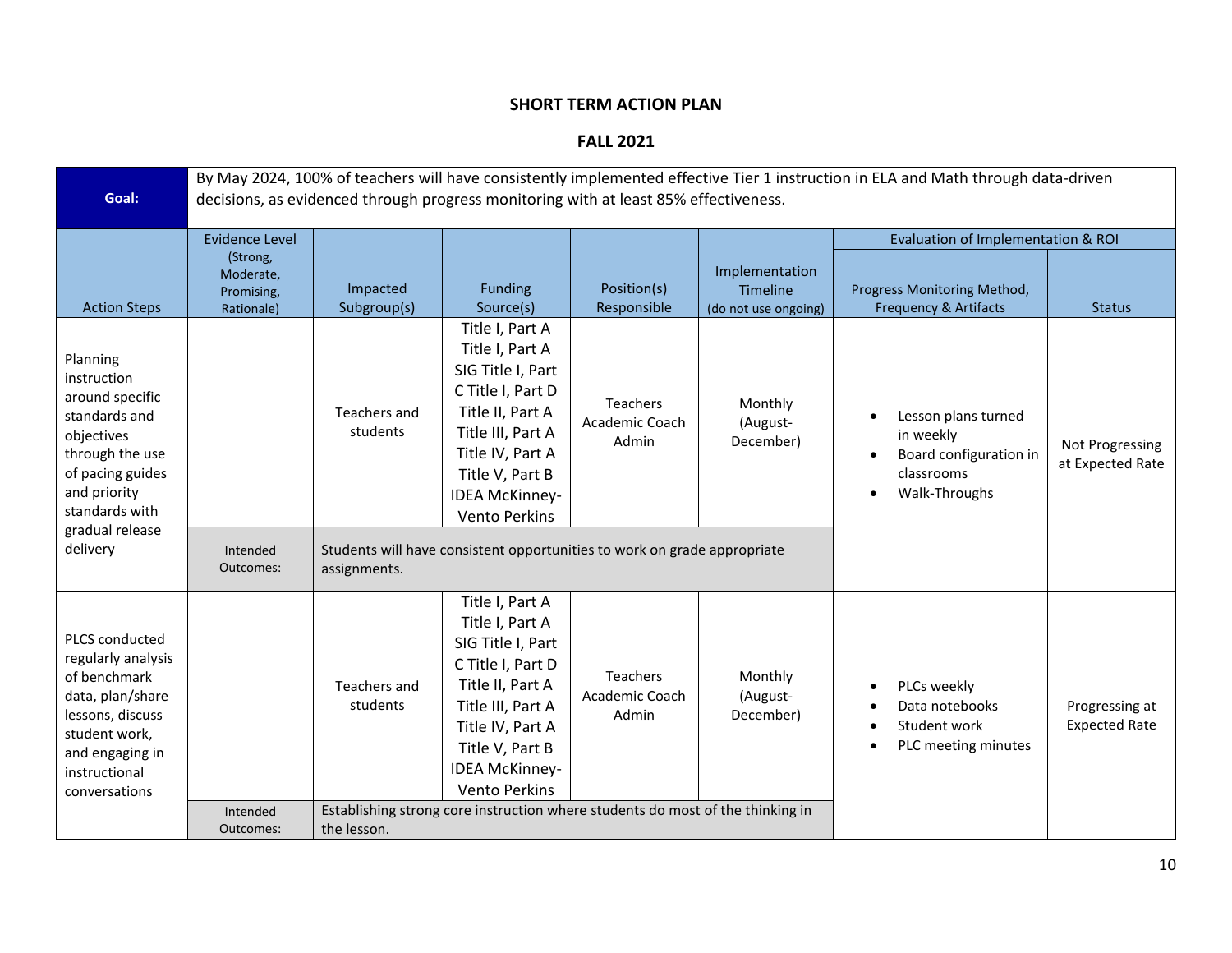| Conduct various<br>ongoing<br>formative<br>assessments to<br>inform instruction | Title I, Part A<br>Title I, Part A<br>SIG Title I, Part<br>C Title I, Part D<br>Title II, Part A<br>Teachers and<br><b>Teachers</b><br>students<br>Title III, Part A<br>Academic Coach<br>Title IV, Part A<br>Title V, Part B | Monthly<br>(August-<br>December) | Unit and Benchmark<br>$\bullet$<br>standards/assessment<br>data<br><b>Pre/Post Assessments</b><br>$\bullet$<br>Daily checks for<br>$\bullet$<br>understanding in<br>lesson plan                                                                                              | Not Progressing<br>at Expected Rate        |                                  |                                                                                                                     |                                        |
|---------------------------------------------------------------------------------|-------------------------------------------------------------------------------------------------------------------------------------------------------------------------------------------------------------------------------|----------------------------------|------------------------------------------------------------------------------------------------------------------------------------------------------------------------------------------------------------------------------------------------------------------------------|--------------------------------------------|----------------------------------|---------------------------------------------------------------------------------------------------------------------|----------------------------------------|
|                                                                                 |                                                                                                                                                                                                                               |                                  | <b>IDEA McKinney-</b><br><b>Vento Perkins</b>                                                                                                                                                                                                                                |                                            |                                  | Regular progress<br>monitoring                                                                                      |                                        |
|                                                                                 | Intended<br>Outcomes:                                                                                                                                                                                                         |                                  | Using pre/post data to measure student mastery.                                                                                                                                                                                                                              |                                            |                                  |                                                                                                                     |                                        |
| Establish flexible<br>grouping in the<br>classroom                              | Intended                                                                                                                                                                                                                      | Teachers and<br><b>Students</b>  | Title I, Part A<br>Title I, Part A<br>SIG Title I, Part<br>C Title I, Part D<br>Title II, Part A<br>Title III, Part A<br>Title IV, Part A<br>Title V, Part B<br><b>IDEA McKinney-</b><br><b>Vento Perkins</b><br>Differentiate instruction the needs of our learners.        | Teachers                                   | Monthly<br>(August-<br>December) | Walk Throughs for<br>$\bullet$<br>Differentiated groups<br>Monitor lesson plans<br>$\bullet$<br>for differentiation | Not Progressing<br>at Expected Rate    |
| Utilize<br>Benchmark<br>screeners<br>quarterly to<br>inform instruction         | Outcomes:<br>Intended<br>Outcomes:                                                                                                                                                                                            | <b>Teachers</b>                  | Title I, Part A<br>Title I, Part A<br>SIG Title I, Part<br>C Title I, Part D<br>Title II, Part A<br>Title III, Part A<br>Title IV, Part A<br>Title V, Part B<br><b>IDEA McKinney-</b><br><b>Vento Perkins</b><br>Measure growth, mastery, and areas of concern for students. | <b>Teachers</b><br>Academic Coach<br>Admin | Monthly<br>(August-<br>December) | <b>Universal Screener</b><br>data monitored<br>regularly<br>Data shared with<br>families and in PLCs                | Progressing at<br><b>Expected Rate</b> |
| Provide<br>appropriate<br>interventions as                                      |                                                                                                                                                                                                                               | Teachers and<br><b>Students</b>  | Title I, Part A<br>Title I, Part A<br>SIG Title I, Part                                                                                                                                                                                                                      | <b>Teachers</b><br>Title 1 Support         | Monthly<br>(August-<br>December) | Universal and<br>Benchmark Data used                                                                                | Not Progressing<br>at Expected Rate    |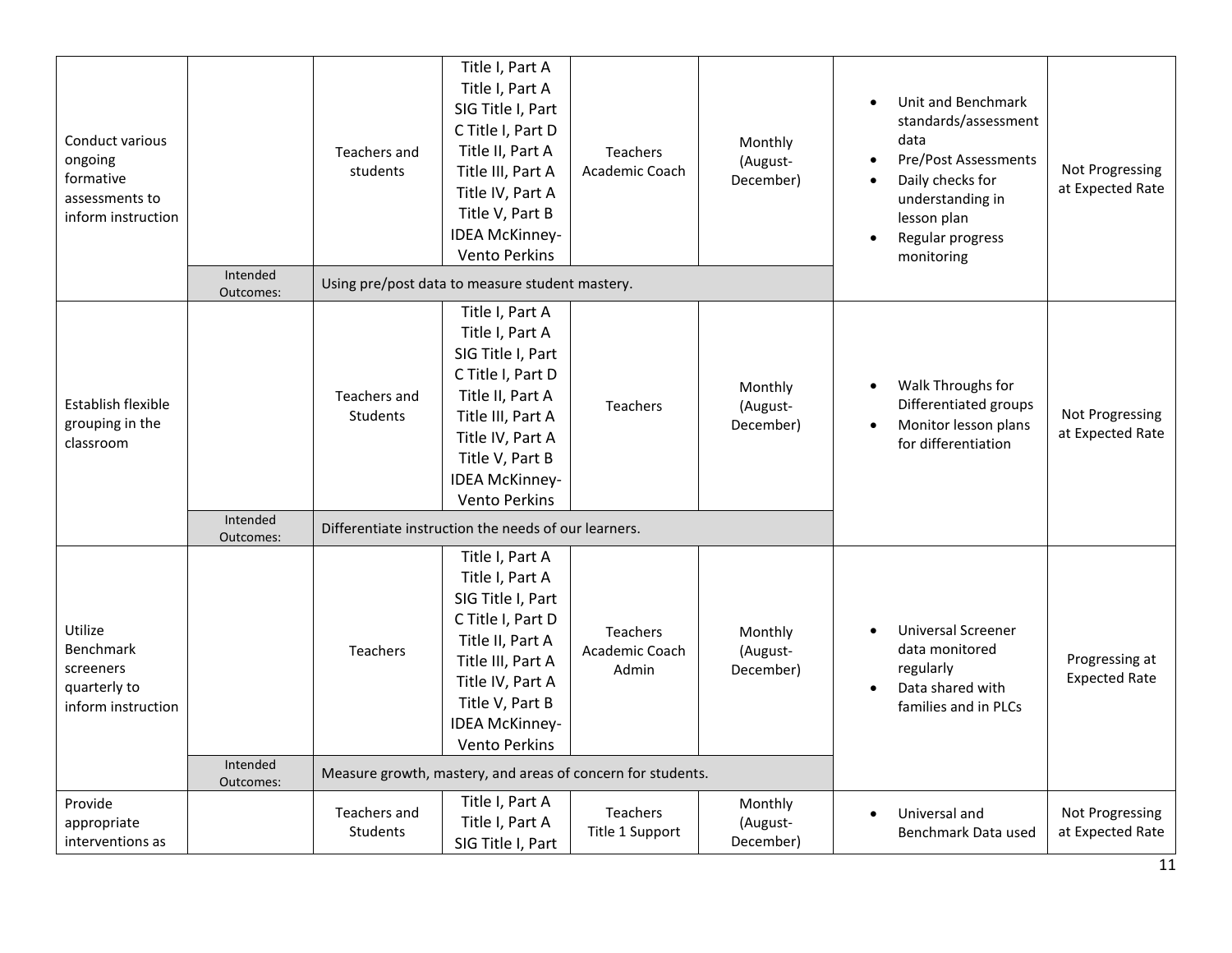| needed to<br>students                                                                                                                                                                                                                                                                                                | Intended<br>Outcomes: | C Title I, Part D<br>Title II, Part A<br>Title III, Part A<br>Title IV, Part A<br>Title V, Part B<br><b>IDEA McKinney-</b><br><b>Vento Perkins</b><br>Being mindful of data to be able to close student gaps. | Monitoring the MTSS<br>process<br>Ongoing<br>conversations with<br>teacher, families, and<br>admin for learners<br>Title 1 Support<br>Instruction |  |  |  |
|----------------------------------------------------------------------------------------------------------------------------------------------------------------------------------------------------------------------------------------------------------------------------------------------------------------------|-----------------------|---------------------------------------------------------------------------------------------------------------------------------------------------------------------------------------------------------------|---------------------------------------------------------------------------------------------------------------------------------------------------|--|--|--|
| If applicable, what partnerships with universities/colleges, businesses, non-profits, community organizations or any private entities with a demonstrated record of success is<br>the school partnering with to carry out any of the above action steps? Identify which action step for any identified partnerships. |                       |                                                                                                                                                                                                               |                                                                                                                                                   |  |  |  |
|                                                                                                                                                                                                                                                                                                                      |                       |                                                                                                                                                                                                               |                                                                                                                                                   |  |  |  |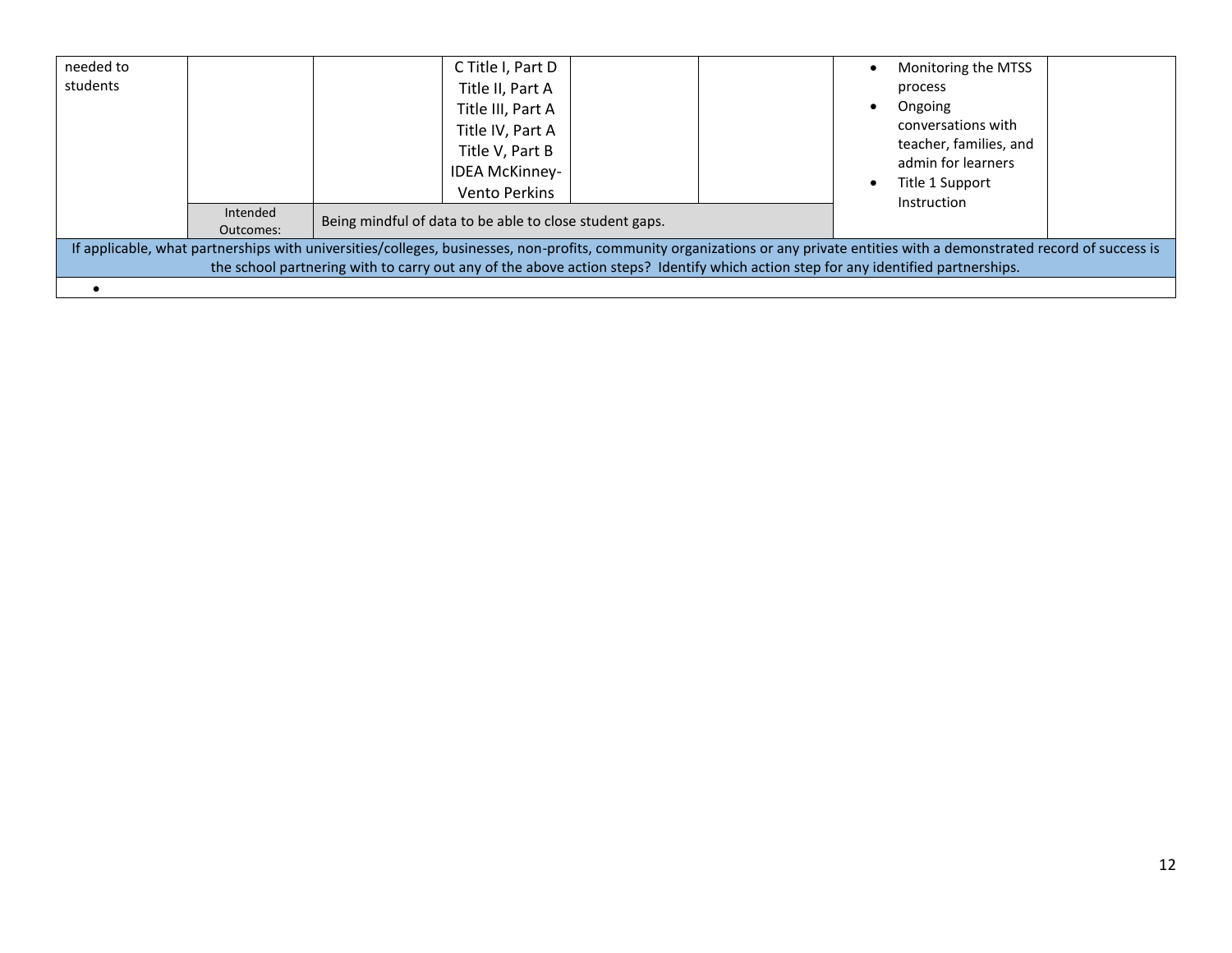# **Spring 2022**

|                                                                                                                                                                                          | By May 2024, 100% of teachers will have consistently implemented effective Tier 1 instruction in ELA and Math through data-driven |                                         |                                                                                                                                                                                                               |                                                                                                                              |                                                    |                                                                                                             |                                        |
|------------------------------------------------------------------------------------------------------------------------------------------------------------------------------------------|-----------------------------------------------------------------------------------------------------------------------------------|-----------------------------------------|---------------------------------------------------------------------------------------------------------------------------------------------------------------------------------------------------------------|------------------------------------------------------------------------------------------------------------------------------|----------------------------------------------------|-------------------------------------------------------------------------------------------------------------|----------------------------------------|
| Goal:                                                                                                                                                                                    | decisions, as evidenced through progress monitoring with at least 85% effectiveness.                                              |                                         |                                                                                                                                                                                                               |                                                                                                                              |                                                    |                                                                                                             |                                        |
|                                                                                                                                                                                          | <b>Evidence Level</b>                                                                                                             |                                         |                                                                                                                                                                                                               |                                                                                                                              |                                                    | Evaluation of Implementation & ROI                                                                          |                                        |
| <b>Action Steps</b>                                                                                                                                                                      | (Strong,<br>Moderate,<br>Promising,<br>Rationale)                                                                                 | Impacted<br>Subgroup(s)                 | <b>Funding</b><br>Source(s)                                                                                                                                                                                   | Position(s)<br>Responsible                                                                                                   | Implementation<br>Timeline<br>(do not use ongoing) | Progress Monitoring Method,<br><b>Frequency &amp; Artifacts</b>                                             | <b>Status</b>                          |
| Planning<br>instruction and<br>instruction<br>around specific<br>standards and<br>objectives<br>through the use<br>of pacing guides<br>and priority<br>standards with<br>gradual release |                                                                                                                                   | Teachers and<br>students                | Title I, Part A<br>Title I, Part A<br>SIG Title I, Part<br>C Title I, Part D<br>Title II, Part A<br>Title III, Part A<br>Title IV, Part A<br>Title V, Part B<br><b>IDEA McKinney-</b><br><b>Vento Perkins</b> | Teachers<br>Academic Coach<br>Admin                                                                                          | Monthly<br>(January - May)                         | Lesson plans turned<br>in weekly<br>Board configuration in<br>$\bullet$<br>classrooms<br>Walk-Throughs<br>٠ | Not Progressing<br>at Expected Rate    |
| delivery                                                                                                                                                                                 | Intended<br>Outcomes:                                                                                                             | assignments.                            |                                                                                                                                                                                                               | Students will have consistent opportunities to work on grade appropriate                                                     |                                                    |                                                                                                             |                                        |
| PLCS conducted<br>regularly analysis<br>of benchmark<br>data, plan/share<br>lessons, discuss<br>student work,<br>and engaging in<br>instructional<br>conversations                       | Intended<br>Outcomes:                                                                                                             | Teachers and<br>students<br>the lesson. | Title I, Part A<br>Title I, Part A<br>SIG Title I, Part<br>C Title I, Part D<br>Title II, Part A<br>Title III, Part A<br>Title IV, Part A<br>Title V, Part B<br><b>IDEA McKinney-</b><br><b>Vento Perkins</b> | <b>Teachers</b><br>Academic Coach<br>Admin<br>Establishing strong core instruction where students do most of the thinking in | Monthly<br>(January-May)                           | PLCs weekly<br>$\bullet$<br>Data notebooks<br>Student work<br>PLC meeting minutes                           | Progressing at<br><b>Expected Rate</b> |
| Conduct various                                                                                                                                                                          |                                                                                                                                   | Teachers and                            | Title I, Part A                                                                                                                                                                                               | Teachers                                                                                                                     | Monthly                                            |                                                                                                             | Not Progressing                        |
| ongoing                                                                                                                                                                                  |                                                                                                                                   | students                                | Title I, Part A                                                                                                                                                                                               | Academic Coach                                                                                                               | (January-May)                                      |                                                                                                             | at Expected Rate                       |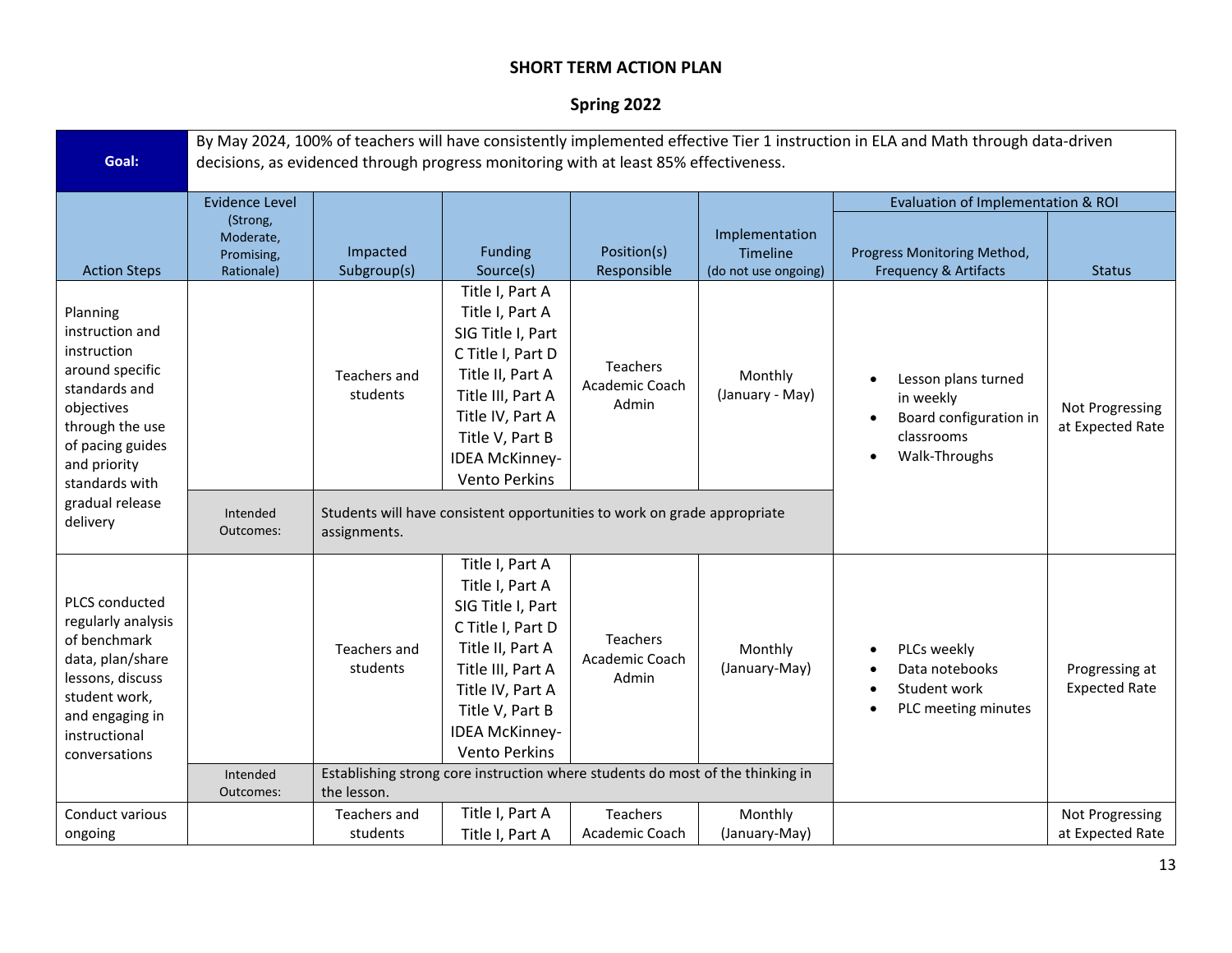| formative          |                       |                 | SIG Title I, Part                                           |                            |               | Unit and Benchmark<br>$\bullet$                   |                      |
|--------------------|-----------------------|-----------------|-------------------------------------------------------------|----------------------------|---------------|---------------------------------------------------|----------------------|
| assessments to     |                       |                 | C Title I, Part D                                           |                            |               | standards/assessment                              |                      |
| inform instruction |                       |                 | Title II, Part A                                            |                            |               | data                                              |                      |
|                    |                       |                 | Title III, Part A                                           |                            |               | Pre/Post Assessments<br>$\bullet$                 |                      |
|                    |                       |                 | Title IV, Part A                                            |                            |               | Daily checks for<br>$\bullet$                     |                      |
|                    |                       |                 | Title V, Part B                                             |                            |               | understanding in                                  |                      |
|                    |                       |                 | <b>IDEA McKinney-</b>                                       |                            |               | lesson plan                                       |                      |
|                    |                       |                 | <b>Vento Perkins</b>                                        |                            |               | Regular progress<br>$\bullet$                     |                      |
|                    | Intended<br>Outcomes: |                 | Using pre/post data to measure student mastery.             |                            |               | monitoring                                        |                      |
|                    |                       |                 | Title I, Part A                                             |                            |               |                                                   |                      |
|                    |                       |                 | Title I, Part A                                             |                            |               |                                                   |                      |
|                    |                       |                 | SIG Title I, Part                                           |                            |               |                                                   |                      |
|                    |                       |                 | C Title I, Part D                                           |                            |               | Walk Throughs for<br>$\bullet$                    |                      |
| Establish flexible |                       | Teachers and    | Title II, Part A                                            | <b>Teachers</b>            | Monthly       | Differentiated groups                             |                      |
| grouping in the    |                       | Students        | Title III, Part A                                           |                            | (January-May) | Monitor lesson plans<br>$\bullet$                 | Not Progressing      |
| classroom          |                       |                 | Title IV, Part A                                            |                            |               | for differentiation                               | at Expected Rate     |
|                    |                       |                 | Title V, Part B                                             |                            |               |                                                   |                      |
|                    |                       |                 | IDEA McKinney-                                              |                            |               |                                                   |                      |
|                    |                       |                 | <b>Vento Perkins</b>                                        |                            |               |                                                   |                      |
|                    | Intended<br>Outcomes: |                 | Differentiate instruction the needs of our learners.        |                            |               |                                                   |                      |
|                    |                       |                 | Title I, Part A                                             |                            |               |                                                   |                      |
|                    |                       |                 | Title I, Part A                                             |                            |               |                                                   |                      |
|                    |                       |                 | SIG Title I, Part                                           |                            |               |                                                   |                      |
| Utilize            |                       |                 | C Title I, Part D                                           |                            |               | <b>Universal Screener</b>                         |                      |
| Benchmark          |                       | <b>Teachers</b> | Title II, Part A                                            | Teachers<br>Academic Coach | Monthly       | data monitored                                    |                      |
| screeners          |                       |                 | Title III, Part A                                           | Admin                      | (January-May) | regularly                                         | Progressing at       |
| quarterly to       |                       |                 | Title IV, Part A                                            |                            |               | Data shared with<br>$\bullet$                     | <b>Expected Rate</b> |
| inform instruction |                       |                 | Title V, Part B                                             |                            |               | families and in PLCs                              |                      |
|                    |                       |                 | IDEA McKinney-                                              |                            |               |                                                   |                      |
|                    |                       |                 | <b>Vento Perkins</b>                                        |                            |               |                                                   |                      |
|                    | Intended<br>Outcomes: |                 | Measure growth, mastery, and areas of concern for students. |                            |               |                                                   |                      |
| Provide            |                       |                 | Title I, Part A                                             |                            |               |                                                   |                      |
| appropriate        |                       | Teachers and    | Title I, Part A                                             | <b>Teachers</b>            | Monthly       | Universal and<br>$\bullet$<br>Benchmark Data used | Not Progressing      |
| interventions as   |                       | Students        | SIG Title I, Part                                           | Title 1 Support            | (January-May) | Monitoring the MTSS                               | at Expected Rate     |
| needed to          |                       |                 | C Title I, Part D                                           |                            |               | process                                           |                      |
| students           |                       |                 | Title II, Part A                                            |                            |               |                                                   |                      |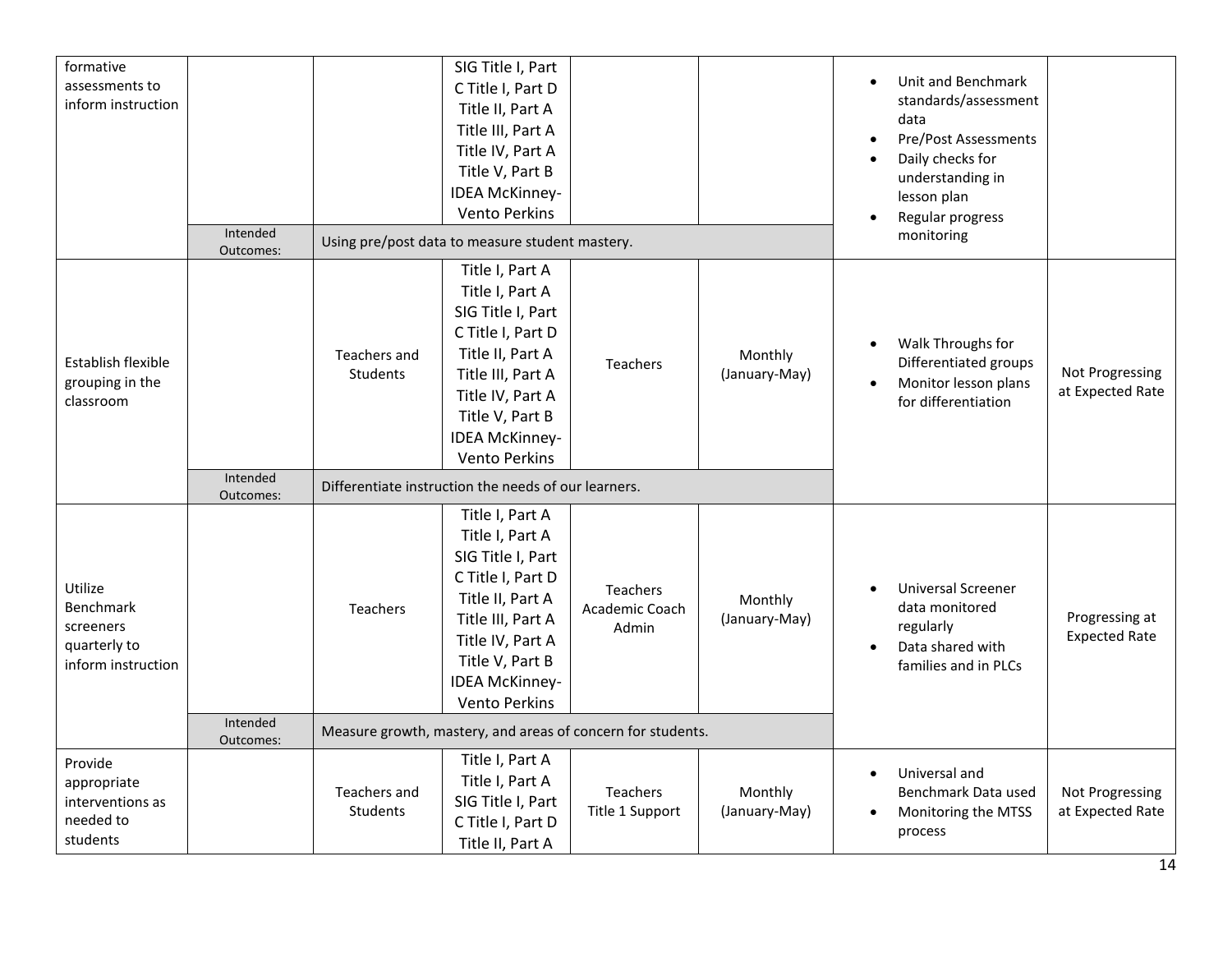| Intended<br>Outcomes: | Title III, Part A<br>Title IV, Part A<br>Title V, Part B<br><b>IDEA McKinney-</b><br>Vento Perkins<br>Being mindful of data to be able to close student gaps.                                                                                                                                                        |  | $\bullet$ | Ongoing<br>conversations with<br>teacher, families, and<br>admin for learners<br>Title 1 Support<br>Instruction |  |
|-----------------------|----------------------------------------------------------------------------------------------------------------------------------------------------------------------------------------------------------------------------------------------------------------------------------------------------------------------|--|-----------|-----------------------------------------------------------------------------------------------------------------|--|
|                       | If applicable, what partnerships with universities/colleges, businesses, non-profits, community organizations or any private entities with a demonstrated record of success is<br>the school partnering with to carry out any of the above action steps? Identify which action step for any identified partnerships. |  |           |                                                                                                                 |  |
|                       |                                                                                                                                                                                                                                                                                                                      |  |           |                                                                                                                 |  |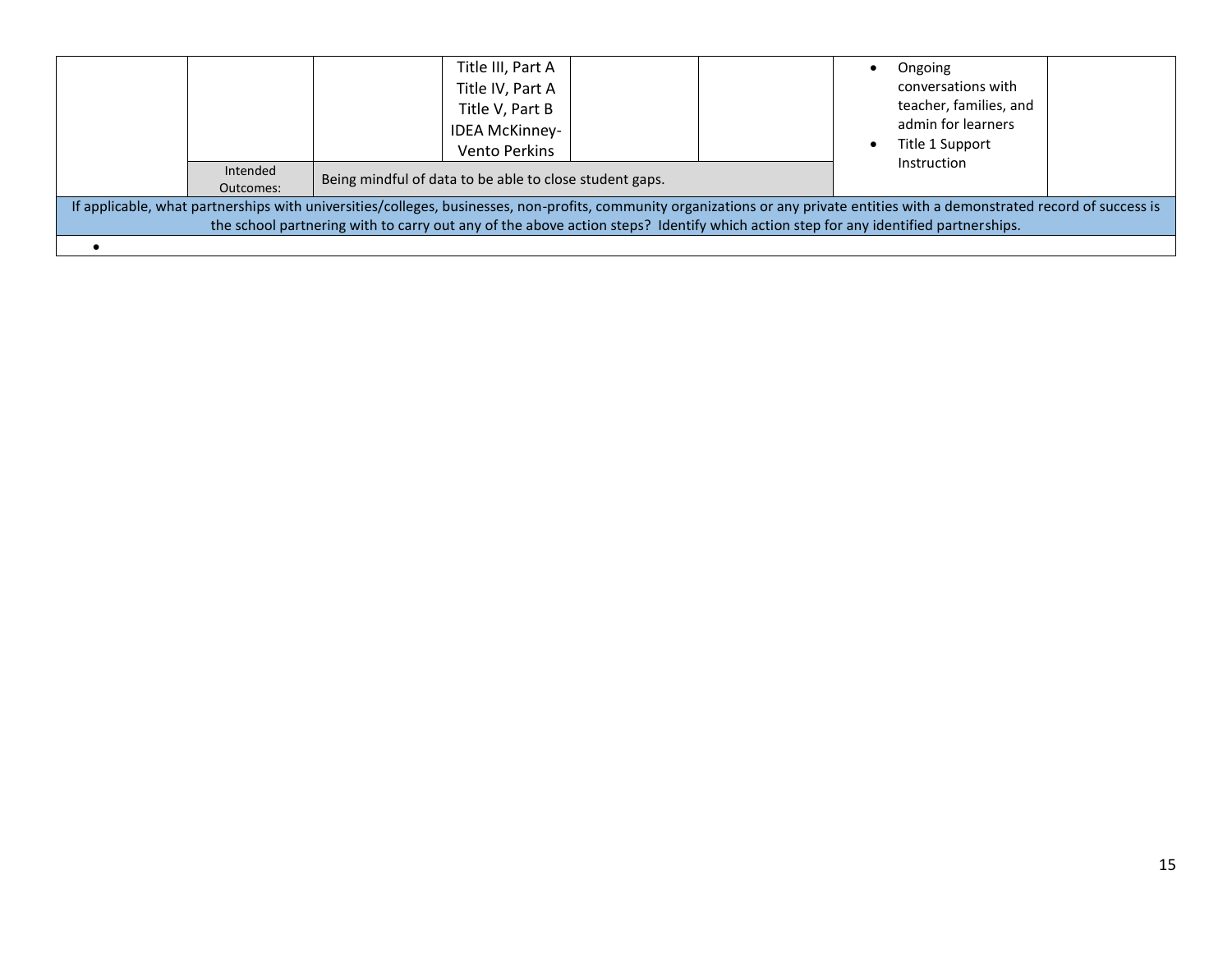#### **Fall 2021**

| Goal:                    | By May 2024, 85% of parents will participate in at least two school-based activities in ways that enhance and support students'<br>achievement. |                 |                                                                                |                 |                      |                                    |                                            |
|--------------------------|-------------------------------------------------------------------------------------------------------------------------------------------------|-----------------|--------------------------------------------------------------------------------|-----------------|----------------------|------------------------------------|--------------------------------------------|
|                          | <b>Evidence Level</b>                                                                                                                           |                 |                                                                                |                 |                      | Evaluation of Implementation & ROI |                                            |
|                          | (Strong, Moderate,                                                                                                                              |                 |                                                                                |                 | Implementation       | <b>Progress Monitoring</b>         |                                            |
|                          | Promising,                                                                                                                                      | Impacted        |                                                                                | Position(s)     | <b>Timeline</b>      | Method, Frequency                  |                                            |
| <b>Action Steps</b>      | Rationale)                                                                                                                                      | Subgroup(s)     | <b>Funding Source(s)</b>                                                       | Responsible     | (do not use ongoing) | & Artifacts                        | <b>Status</b>                              |
| Conduct monthly          |                                                                                                                                                 | Parents         | Title 1 Set Aside                                                              | Parent Liaison  | Monthly              | Agendas from                       |                                            |
| parent opportunities     |                                                                                                                                                 | Teachers        | <b>Parenting Meeting</b>                                                       | <b>Teachers</b> | August-December      | Parent Workshops                   |                                            |
| and quarterly training   |                                                                                                                                                 | Students        |                                                                                | Admin           |                      |                                    | Not Progressing at                         |
| workshops for parents    |                                                                                                                                                 |                 |                                                                                |                 |                      | Sign In Sheets                     | <b>Expected Rate</b>                       |
| to participate in at the | <b>Intended Outcomes:</b>                                                                                                                       |                 | Increase parental involvement and teacher/parent relationships and             |                 |                      |                                    |                                            |
| school to help with      |                                                                                                                                                 | communication.  |                                                                                |                 |                      |                                    |                                            |
| student achievement.     |                                                                                                                                                 |                 |                                                                                |                 |                      |                                    |                                            |
|                          |                                                                                                                                                 | Parents         |                                                                                | Parent Liaison  |                      | Sign-up Sheets                     |                                            |
| Volunteer                |                                                                                                                                                 | <b>Teachers</b> | Title 1 Set Aside                                                              | Admin           | Monthly              | Sign In Sheets for                 |                                            |
| opportunities will be    |                                                                                                                                                 | <b>Students</b> | <b>Parenting Meeting</b>                                                       | <b>Teachers</b> | August-December      | school                             | Not Progressing at<br><b>Expected Rate</b> |
| provided to families.    |                                                                                                                                                 | Stakeholders    |                                                                                |                 |                      | activities/functions               |                                            |
|                          | Intended Outcomes:                                                                                                                              |                 | Increase parental involvement and a welcoming environment.                     |                 |                      |                                    |                                            |
| Utilize parent liaison   |                                                                                                                                                 | Parents         | Title 1 Set Aside                                                              | Parent Liaison  | Monthly              |                                    |                                            |
| to conduct family        |                                                                                                                                                 | Parent Liaison  |                                                                                | Admin           |                      |                                    | Progressing at                             |
| interest surveys         |                                                                                                                                                 |                 | <b>Parenting Meeting</b>                                                       |                 | August-December      | Survey Data                        | <b>Expected Rate</b>                       |
| quarterly.               | <b>Intended Outcomes:</b>                                                                                                                       |                 | Assess parental needs and wants for planning activities for families.          |                 |                      |                                    |                                            |
| Increase parent usage    |                                                                                                                                                 |                 |                                                                                | Parent Liaison  |                      |                                    |                                            |
| of items from the        |                                                                                                                                                 | Parents         | Title 1 Set Aside                                                              | <b>Teachers</b> | Monthly              | <b>Parent Resource</b>             | Not Progressing at                         |
| parent resource          |                                                                                                                                                 | Parent Liaison  | <b>Parenting Meeting</b>                                                       |                 | August-December      | Check out Log                      | <b>Expected Rate</b>                       |
| room.                    | <b>Intended Outcomes:</b>                                                                                                                       |                 | Resources will be checked out and used to assist with learning at home.        |                 |                      |                                    |                                            |
| Recruit additional       |                                                                                                                                                 | <b>Teachers</b> |                                                                                | Parent Liaison  |                      |                                    |                                            |
| partners in education    |                                                                                                                                                 | Parent Liaison  | Title 1 Set Aside                                                              | Admin           | Monthly              |                                    |                                            |
| through marketing        |                                                                                                                                                 | Stakeholders    | <b>Parenting Meeting</b>                                                       | <b>Teachers</b> | August-December      |                                    |                                            |
| and meet quarterly       |                                                                                                                                                 |                 |                                                                                |                 |                      | PIE documentation                  | <b>Not Started</b>                         |
| with local school        | <b>Intended Outcomes:</b>                                                                                                                       |                 | Grow our partners in education and enrichment opportunities for the school and |                 |                      |                                    |                                            |
| council.                 |                                                                                                                                                 | students.       |                                                                                |                 |                      |                                    |                                            |
| Weekly                   |                                                                                                                                                 | <b>Teachers</b> |                                                                                | Parent Liaison  |                      | Teacher                            |                                            |
| communication will       |                                                                                                                                                 | Parent Liaison  | Title 1 Set Aside                                                              | Admin           | Monthly              | Newsletters                        | Not Progressing at                         |
| be provided to           |                                                                                                                                                 | Admin           | <b>Parenting Meeting</b>                                                       | <b>Teachers</b> | August-December      | Website                            | <b>Expected Rate</b>                       |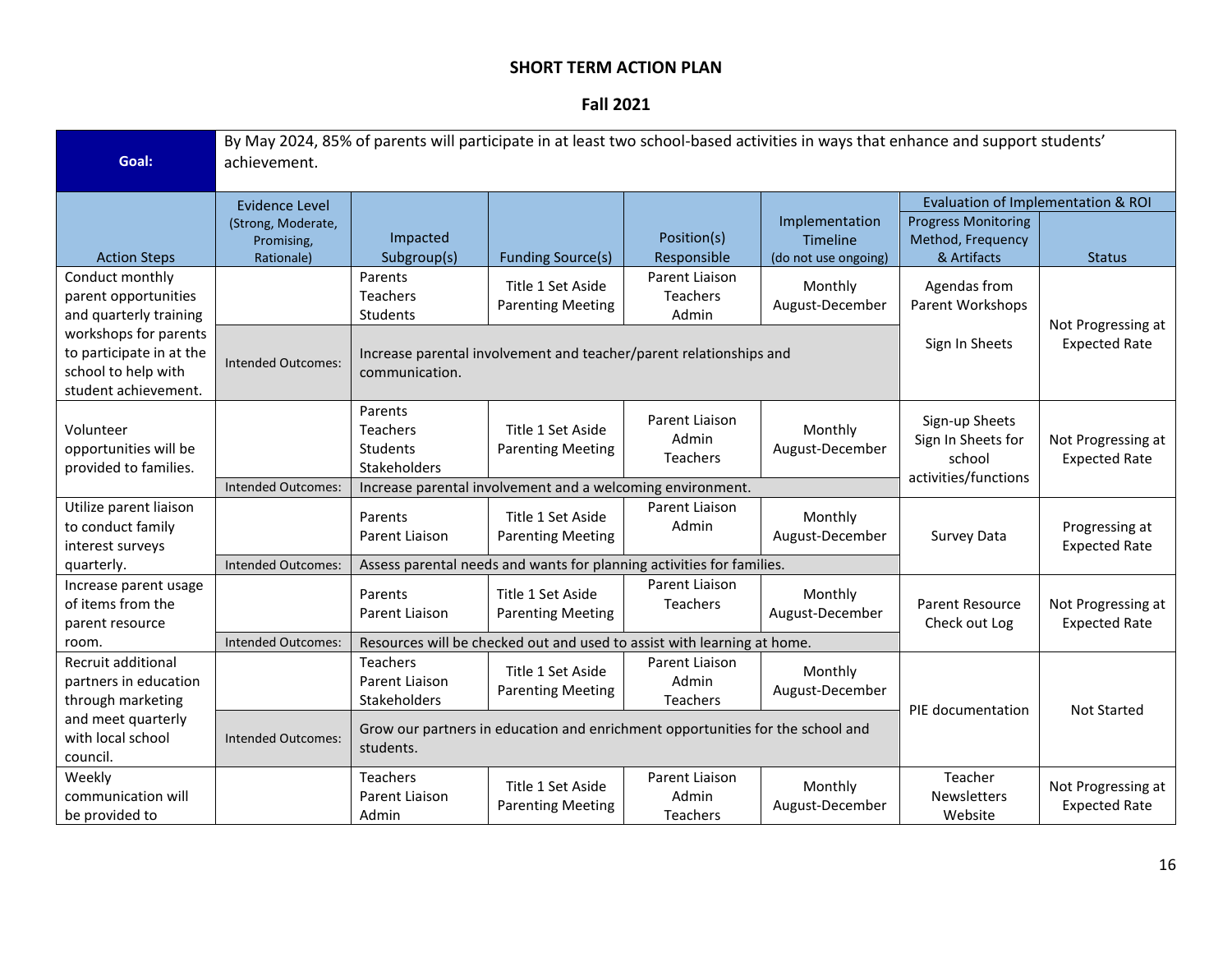| families through                                                                                                                   |                    |                                                                                                                                                                                | Hannan            |  |
|------------------------------------------------------------------------------------------------------------------------------------|--------------------|--------------------------------------------------------------------------------------------------------------------------------------------------------------------------------|-------------------|--|
| websites, newsletters,                                                                                                             |                    |                                                                                                                                                                                | <b>Happenings</b> |  |
| and ongoing                                                                                                                        |                    |                                                                                                                                                                                |                   |  |
| parent/teacher/admin                                                                                                               |                    | Provide ongoing consistent communication to families about student academic                                                                                                    |                   |  |
| conferences to                                                                                                                     | Intended Outcomes: | learning and Hannan Happenings.                                                                                                                                                |                   |  |
| monitor student                                                                                                                    |                    |                                                                                                                                                                                |                   |  |
| progress at tier 1                                                                                                                 |                    |                                                                                                                                                                                |                   |  |
| during progress                                                                                                                    |                    |                                                                                                                                                                                |                   |  |
| reports each quarter.                                                                                                              |                    |                                                                                                                                                                                |                   |  |
|                                                                                                                                    |                    | If applicable, what partnerships with universities/colleges, businesses, non-profits, community organizations or any private entities with a demonstrated record of success is |                   |  |
| the school partnering with to carry out any of the above action steps? Identify which action step for any identified partnerships. |                    |                                                                                                                                                                                |                   |  |
|                                                                                                                                    |                    |                                                                                                                                                                                |                   |  |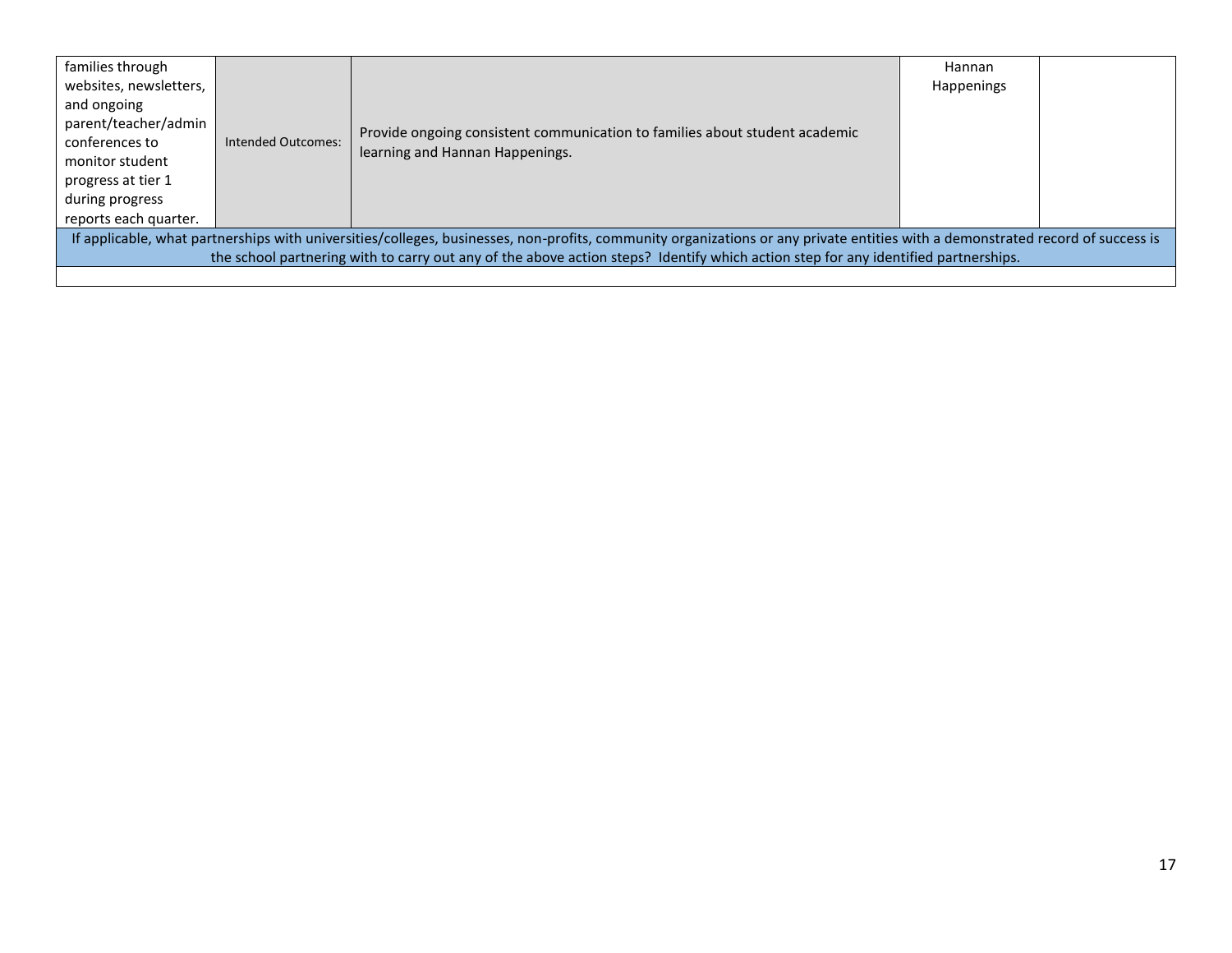# **Spring 2022**

| Goal:                                      | By May 2024, 85% of parents will participate in at least two school-based activities in ways that enhance and support students'<br>achievement. |                 |                                                                                |                            |                        |                                    |                                            |
|--------------------------------------------|-------------------------------------------------------------------------------------------------------------------------------------------------|-----------------|--------------------------------------------------------------------------------|----------------------------|------------------------|------------------------------------|--------------------------------------------|
|                                            | Evidence Level                                                                                                                                  |                 |                                                                                |                            |                        | Evaluation of Implementation & ROI |                                            |
|                                            | (Strong, Moderate,                                                                                                                              |                 |                                                                                |                            | Implementation         | <b>Progress Monitoring</b>         |                                            |
|                                            | Promising,                                                                                                                                      | Impacted        |                                                                                | Position(s)                | <b>Timeline</b>        | Method, Frequency                  |                                            |
| <b>Action Steps</b>                        | Rationale)                                                                                                                                      | Subgroup(s)     | <b>Funding Source(s)</b>                                                       | Responsible                | (do not use ongoing)   | & Artifacts                        | <b>Status</b>                              |
| Conduct monthly                            |                                                                                                                                                 | Parents         |                                                                                | Parent Liaison             |                        |                                    |                                            |
| parent opportunities                       |                                                                                                                                                 | Teachers        | Title 1 Set Aside<br><b>Parenting Meeting</b>                                  | Teachers                   | Monthly<br>January-May | Agendas from<br>Parent Workshops   |                                            |
| and quarterly training                     |                                                                                                                                                 | Students        |                                                                                | Admin                      |                        |                                    | Not Progressing at                         |
| workshops for parents                      |                                                                                                                                                 |                 |                                                                                |                            |                        | Sign In Sheets                     | <b>Expected Rate</b>                       |
| to participate in at the                   | <b>Intended Outcomes:</b>                                                                                                                       |                 | Increase parental involvement and teacher/parent relationships and             |                            |                        |                                    |                                            |
| school to help with                        |                                                                                                                                                 | communication.  |                                                                                |                            |                        |                                    |                                            |
| student achievement.                       |                                                                                                                                                 |                 |                                                                                |                            |                        |                                    |                                            |
|                                            |                                                                                                                                                 | Parents         |                                                                                | Parent Liaison             |                        | Sign-up Sheets                     |                                            |
| Volunteer                                  |                                                                                                                                                 | Teachers        | Title 1 Set Aside                                                              | Admin                      | Monthly                | Sign-In Sheets for                 | Not Progressing at                         |
| opportunities will be                      |                                                                                                                                                 | Students        | <b>Parenting Meeting</b>                                                       | Teachers                   | January-May            | school                             | <b>Expected Rate</b>                       |
| provided to families.                      |                                                                                                                                                 | Stakeholders    |                                                                                |                            |                        | activities/functions               |                                            |
|                                            | <b>Intended Outcomes:</b>                                                                                                                       |                 | Increase parental involvement and a welcoming environment.                     |                            |                        |                                    |                                            |
| Utilize parent liaison                     |                                                                                                                                                 | Parents         | Title 1 Set Aside                                                              | Parent Liaison             | Monthly                |                                    |                                            |
| to conduct family                          |                                                                                                                                                 | Parent Liaison  | <b>Parenting Meeting</b>                                                       | Admin                      | January-May            | Survey Data                        | Progressing at                             |
| interest surveys                           |                                                                                                                                                 |                 |                                                                                |                            |                        |                                    | <b>Expected Rate</b>                       |
| quarterly.                                 | Intended Outcomes:                                                                                                                              |                 | Assess parental needs and wants for planning activities for families.          |                            |                        |                                    |                                            |
| Increase parent usage<br>of items from the |                                                                                                                                                 | Parents         | Title 1 Set Aside                                                              | Parent Liaison<br>Teachers | Monthly                | <b>Parent Resource</b>             |                                            |
| parent resource                            |                                                                                                                                                 | Parent Liaison  | <b>Parenting Meeting</b>                                                       |                            | January-May            | Check out Log                      | Not Progressing at<br><b>Expected Rate</b> |
| room.                                      | <b>Intended Outcomes:</b>                                                                                                                       |                 | Resources will be checked out and used to assist with learning at home.        |                            |                        |                                    |                                            |
| Recruit additional                         |                                                                                                                                                 | <b>Teachers</b> |                                                                                | Parent Liaison             |                        |                                    |                                            |
| partners in education                      |                                                                                                                                                 | Parent Liaison  | Title 1 Set Aside                                                              | Admin                      | Monthly                |                                    |                                            |
| through marketing                          |                                                                                                                                                 | Stakeholders    | <b>Parenting Meeting</b>                                                       | Teachers                   | January-May            |                                    |                                            |
| and hold quarterly                         |                                                                                                                                                 |                 |                                                                                |                            |                        | PIE documentation                  | <b>Not Started</b>                         |
| meetings with local                        | <b>Intended Outcomes:</b>                                                                                                                       |                 | Grow our partners in education and enrichment opportunities for the school and |                            |                        |                                    |                                            |
| school council.                            |                                                                                                                                                 | students.       |                                                                                |                            |                        |                                    |                                            |
| Weekly                                     |                                                                                                                                                 | Teachers        |                                                                                | Parent Liaison             |                        | Teacher                            |                                            |
| communication will                         |                                                                                                                                                 | Parent Liaison  | Title 1 Set Aside                                                              | Admin                      | Monthly                | Newsletters                        | Not Progressing at                         |
| be provided to                             |                                                                                                                                                 | Admin           | <b>Parenting Meeting</b>                                                       | Teachers                   | January-May            | Website                            | <b>Expected Rate</b>                       |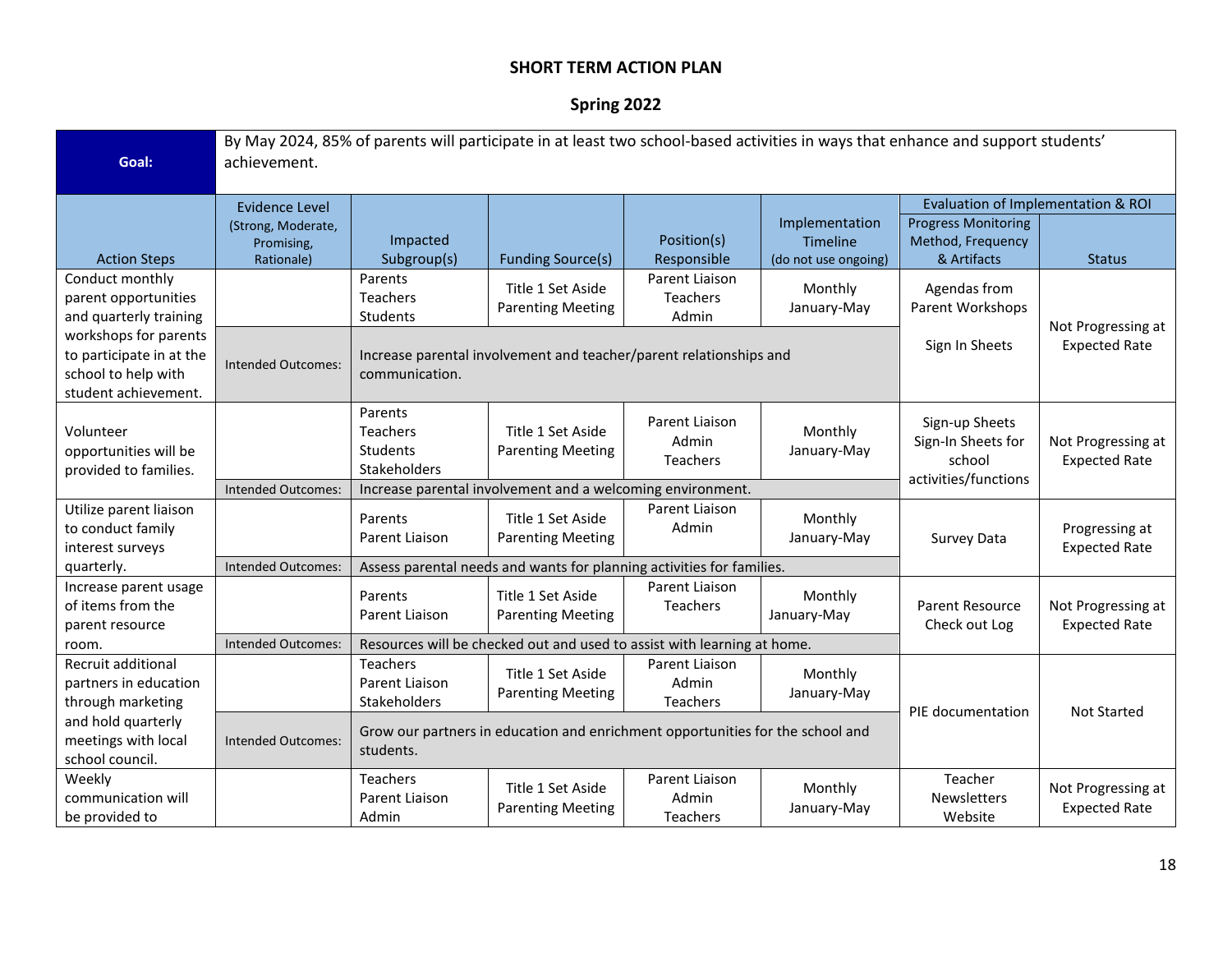| families through<br>websites, newsletters,<br>and ongoing<br>parent/teacher/admin<br>conferences to<br>monitor student                                                                                                                                                                                               | <b>Intended Outcomes:</b> | Provide ongoing consistent communication to families about student academic<br>learning and Hannan Happenings. | Hannan<br><b>Happenings</b> |  |
|----------------------------------------------------------------------------------------------------------------------------------------------------------------------------------------------------------------------------------------------------------------------------------------------------------------------|---------------------------|----------------------------------------------------------------------------------------------------------------|-----------------------------|--|
| progress at tier 1<br>during progress<br>reports each quarter.                                                                                                                                                                                                                                                       |                           |                                                                                                                |                             |  |
| If applicable, what partnerships with universities/colleges, businesses, non-profits, community organizations or any private entities with a demonstrated record of success is<br>the school partnering with to carry out any of the above action steps? Identify which action step for any identified partnerships. |                           |                                                                                                                |                             |  |
|                                                                                                                                                                                                                                                                                                                      |                           |                                                                                                                |                             |  |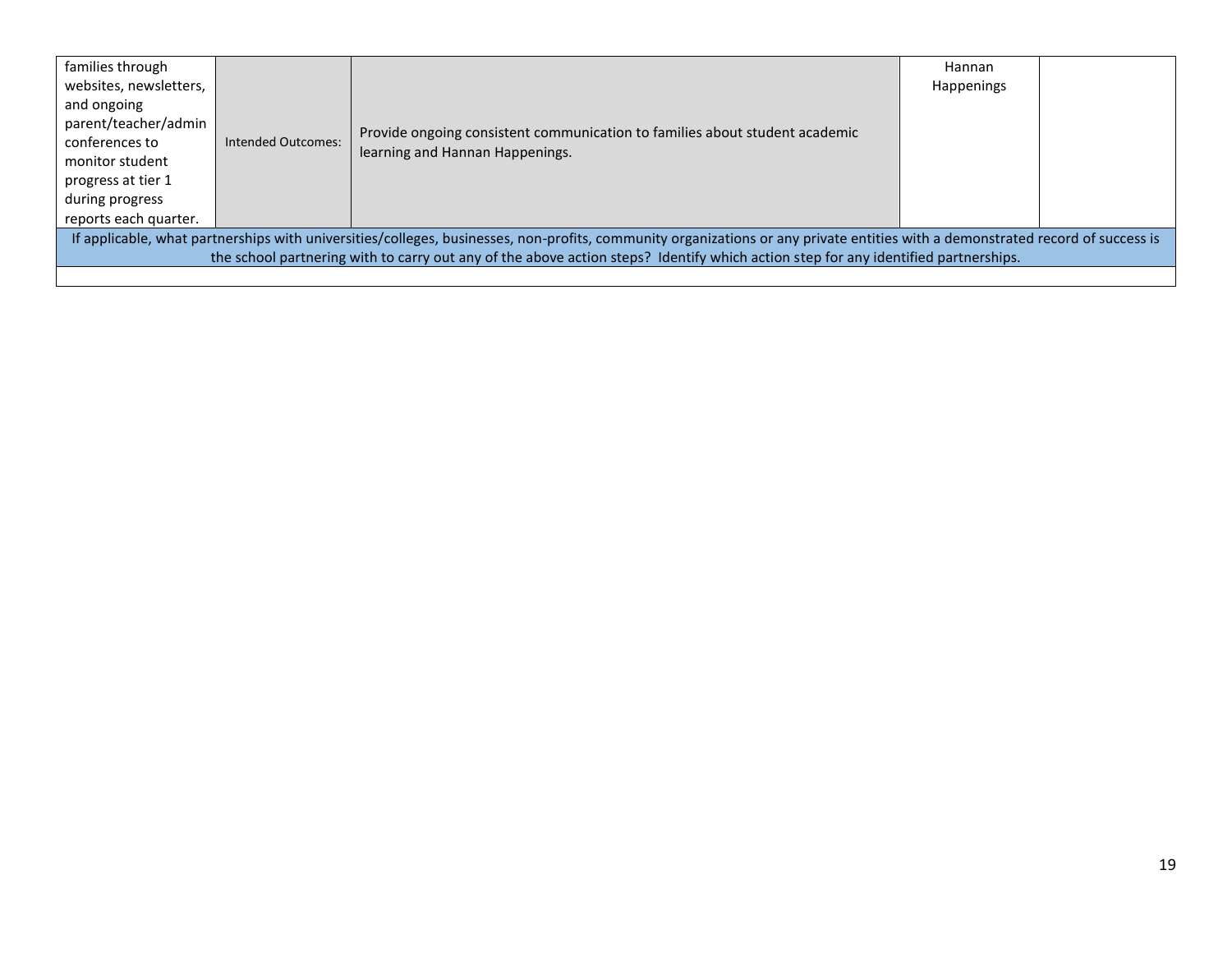# **YEAR 1**

|           |                                                                                                                 | <b>PROFESSIONAL DEVELOPMENT PLAN 2021 - 2022</b>                                                                                                                                                                                                                                                                                                                                                               |                                                                                                                                                                                           |                                          |
|-----------|-----------------------------------------------------------------------------------------------------------------|----------------------------------------------------------------------------------------------------------------------------------------------------------------------------------------------------------------------------------------------------------------------------------------------------------------------------------------------------------------------------------------------------------------|-------------------------------------------------------------------------------------------------------------------------------------------------------------------------------------------|------------------------------------------|
| Offerings | <b>Training Topic(s)</b>                                                                                        | SIP Goal(s) Addressed                                                                                                                                                                                                                                                                                                                                                                                          | <b>Funding Source(s)</b>                                                                                                                                                                  | <b>Progress Monitoring Method</b>        |
| PD Day #1 | MTSS/Tier 1 Instruction<br>ELA New Adoption (ELA teachers only)<br>Part 1: Cultural Awareness and PBIS Overview | By May 2024, 100% of<br>teachers will have<br>consistently implemented<br>effective Tier 1 instruction in<br>ELA and Math through data-<br>driven decisions, as<br>evidenced through progress<br>monitoring with at least 85%<br>effectiveness.<br>By May 2024, 85% of parents<br>will participate in at least two<br>school-based activities in<br>ways that enhance and<br>support students'<br>achievement. | Title I, Part A Title I, Part A<br>SIG Title I, Part C Title I, Part<br>D Title II, Part A Title III, Part<br>A Title IV, Part A Title V, Part<br><b>B IDEA McKinney-Vento</b><br>Perkins | Agendas; sign in sheets; student<br>data |
| PD Day #2 | Part 2: Cultural Awareness/PBIS/CICO<br>MTSS Check In<br>Personalized Learning PD (Lead by Academic<br>Coach)   | By May 2024, 100% of<br>teachers will have<br>consistently implemented<br>effective Tier 1 instruction in<br>ELA and Math through data-<br>driven decisions, as<br>evidenced through progress<br>monitoring with at least 85%<br>effectiveness.<br>By May 2024, 85% of parents<br>will participate in at least two<br>school-based activities in<br>ways that enhance and<br>support students'<br>achievement. | Title I, Part A Title I, Part A<br>SIG Title I, Part C Title I, Part<br>D Title II, Part A Title III, Part<br>A Title IV, Part A Title V, Part<br><b>B IDEA McKinney-Vento</b><br>Perkins | Agendas; sign in sheets; student<br>data |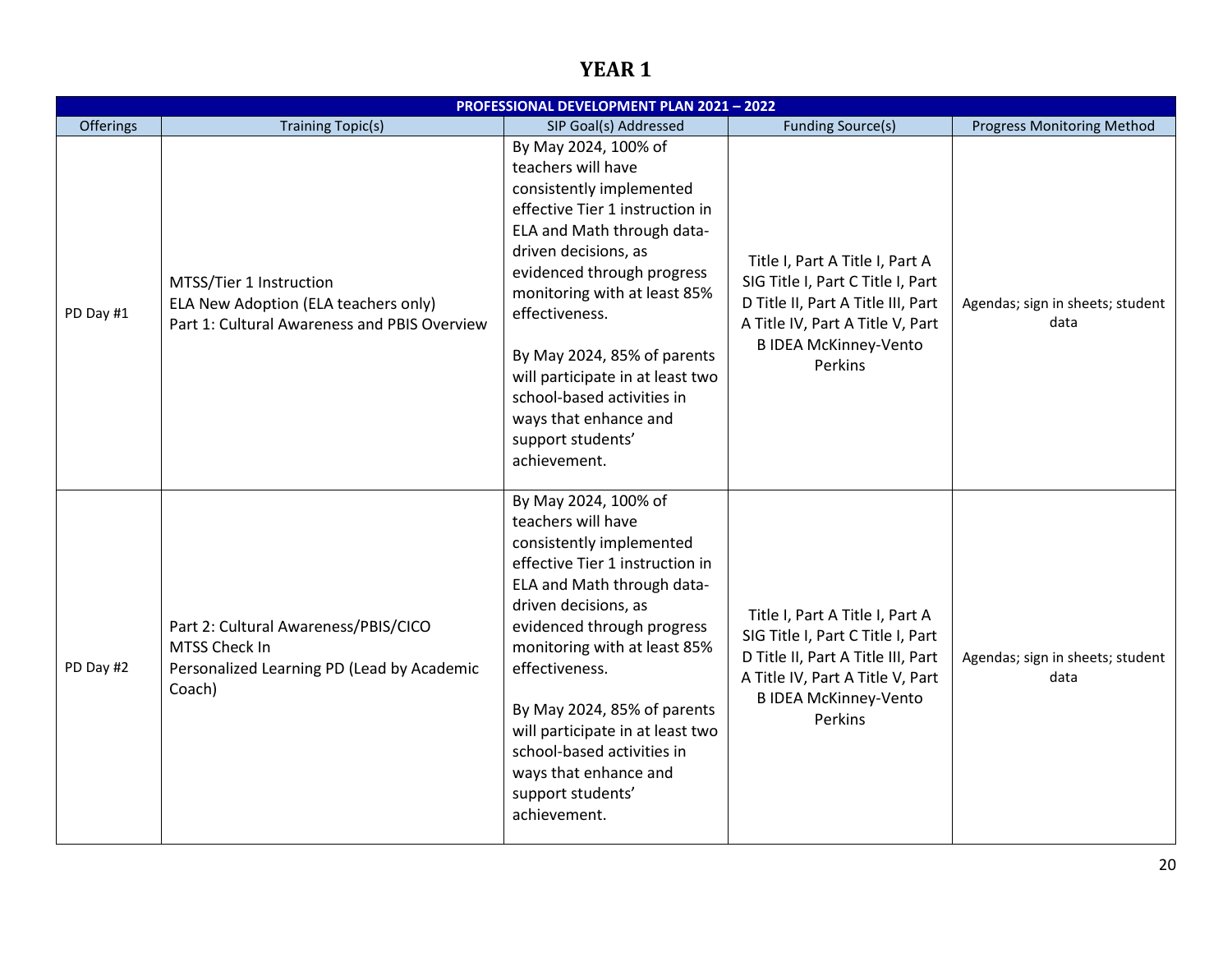| PD Day #3            | MTSS Check In<br><b>PBIS Refresher</b><br>Part 3: Cultural Awareness<br>Personalized Learning PD | By May 2024, 100% of<br>teachers will have<br>consistently implemented<br>effective Tier 1 instruction in<br>ELA and Math through data-<br>driven decisions, as<br>evidenced through progress<br>monitoring with at least 85%<br>effectiveness.<br>By May 2024, 85% of parents<br>will participate in at least two<br>school-based activities in<br>ways that enhance and<br>support students'<br>achievement. | Title I, Part A Title I, Part A<br>SIG Title I, Part C Title I, Part<br>D Title II, Part A Title III, Part<br>A Title IV, Part A Title V, Part<br><b>B IDEA McKinney-Vento</b><br>Perkins | Agendas; sign in sheets; student<br>data |
|----------------------|--------------------------------------------------------------------------------------------------|----------------------------------------------------------------------------------------------------------------------------------------------------------------------------------------------------------------------------------------------------------------------------------------------------------------------------------------------------------------------------------------------------------------|-------------------------------------------------------------------------------------------------------------------------------------------------------------------------------------------|------------------------------------------|
| <b>Additional PD</b> |                                                                                                  |                                                                                                                                                                                                                                                                                                                                                                                                                |                                                                                                                                                                                           |                                          |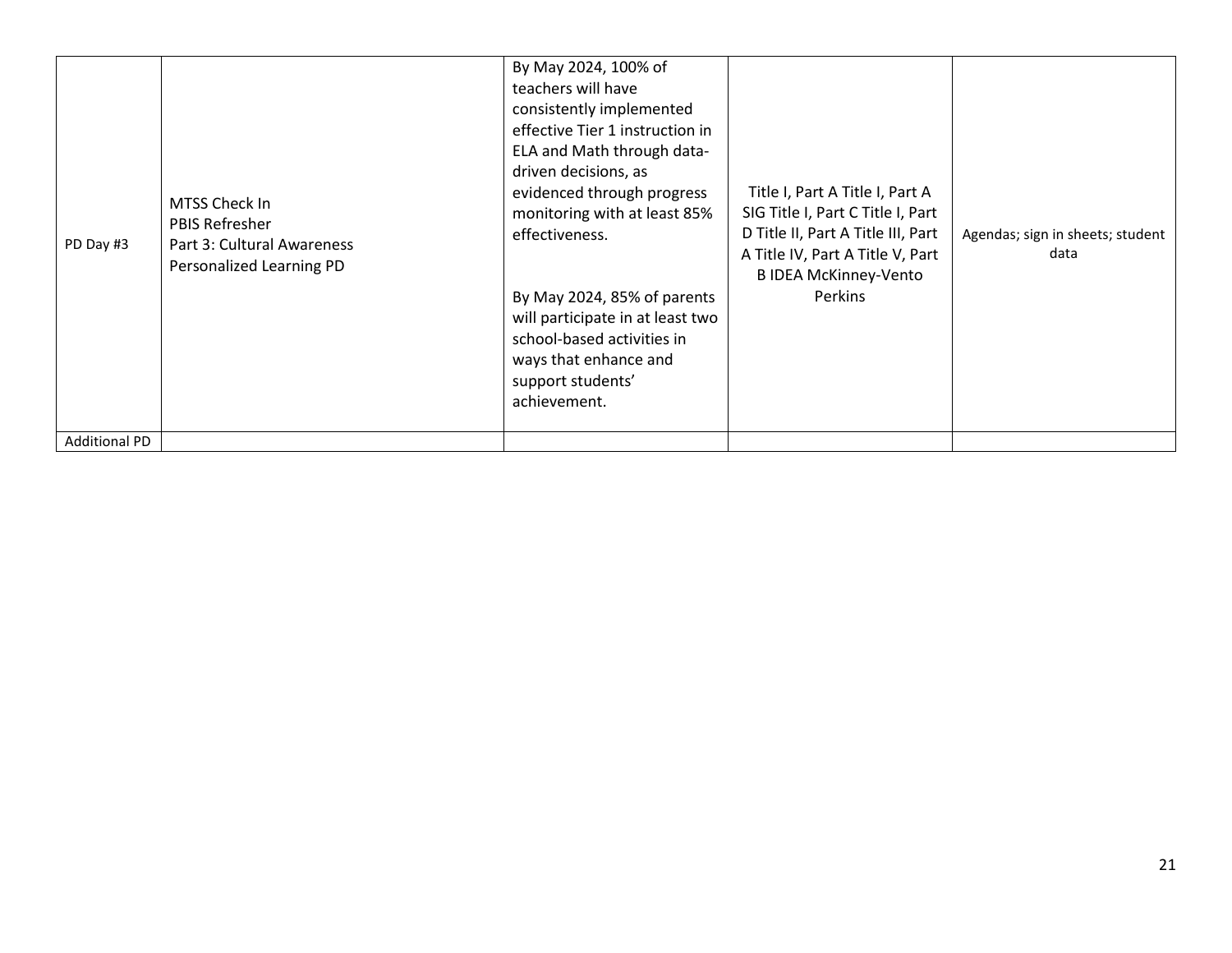# **YEAR 2**

|           |                                                                                                    | PROFESSIONAL DEVELOPMENT PLAN 2022-2023                                                                                                                                                                                                                                                                                                                                                                        |                                                                                                                                                                                           |                                          |
|-----------|----------------------------------------------------------------------------------------------------|----------------------------------------------------------------------------------------------------------------------------------------------------------------------------------------------------------------------------------------------------------------------------------------------------------------------------------------------------------------------------------------------------------------|-------------------------------------------------------------------------------------------------------------------------------------------------------------------------------------------|------------------------------------------|
| Offerings | <b>Training Topic(s)</b>                                                                           | SIP Goal(s) Addressed                                                                                                                                                                                                                                                                                                                                                                                          | <b>Funding Source(s)</b>                                                                                                                                                                  | <b>Progress Monitoring Method</b>        |
| PD Day #1 | MTSS/Tier 1 Instruction<br>Cultural Awareness/PBIS Overview/CICO                                   | By May 2024, 100% of<br>teachers will have<br>consistently implemented<br>effective Tier 1 instruction in<br>ELA and Math through data-<br>driven decisions, as<br>evidenced through progress<br>monitoring with at least 85%<br>effectiveness.<br>By May 2024, 85% of parents<br>will participate in at least two<br>school-based activities in<br>ways that enhance and<br>support students'<br>achievement. | Title I, Part A Title I, Part A<br>SIG Title I, Part C Title I, Part<br>D Title II, Part A Title III, Part<br>A Title IV, Part A Title V, Part<br><b>B IDEA McKinney-Vento</b><br>Perkins | Agendas; sign in sheets; student<br>data |
| PD Day #2 | Cultural Awareness/PBIS/CICO<br>MTSS Check In<br>Personalized Learning PD/Data driven<br>decisions | By May 2024, 100% of<br>teachers will have<br>consistently implemented<br>effective Tier 1 instruction in<br>ELA and Math through data-<br>driven decisions, as<br>evidenced through progress<br>monitoring with at least 85%<br>effectiveness.<br>By May 2024, 85% of parents<br>will participate in at least two<br>school-based activities in<br>ways that enhance and<br>support students'<br>achievement. | Title I, Part A Title I, Part A<br>SIG Title I, Part C Title I, Part<br>D Title II, Part A Title III, Part<br>A Title IV, Part A Title V, Part<br><b>B IDEA McKinney-Vento</b><br>Perkins | Agendas; sign in sheets; student<br>data |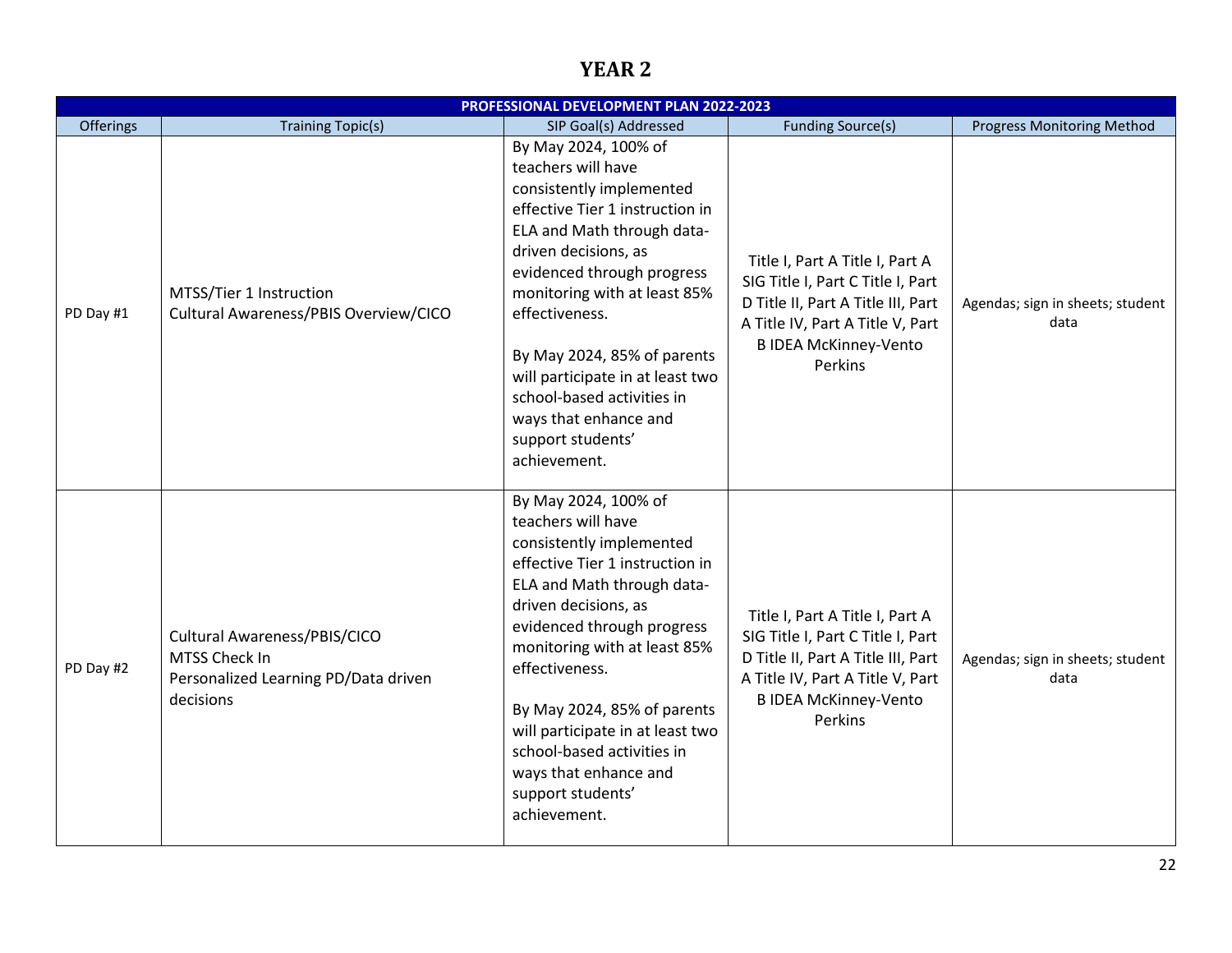| PD Day #3            | MTSS Check In<br><b>PBIS Refresher</b><br><b>Cultural Awareness</b><br>Personalized Learning PD | By May 2024, 100% of<br>teachers will have<br>consistently implemented<br>effective Tier 1 instruction in<br>ELA and Math through data-<br>driven decisions, as<br>evidenced through progress<br>monitoring with at least 85%<br>effectiveness.<br>By May 2024, 85% of parents<br>will participate in at least two<br>school-based activities in<br>ways that enhance and<br>support students'<br>achievement. | Title I, Part A Title I, Part A<br>SIG Title I, Part C Title I, Part<br>D Title II, Part A Title III, Part<br>A Title IV, Part A Title V, Part<br><b>B IDEA McKinney-Vento</b><br>Perkins | Agendas; sign in sheets; student<br>data |
|----------------------|-------------------------------------------------------------------------------------------------|----------------------------------------------------------------------------------------------------------------------------------------------------------------------------------------------------------------------------------------------------------------------------------------------------------------------------------------------------------------------------------------------------------------|-------------------------------------------------------------------------------------------------------------------------------------------------------------------------------------------|------------------------------------------|
| <b>Additional PD</b> |                                                                                                 |                                                                                                                                                                                                                                                                                                                                                                                                                |                                                                                                                                                                                           |                                          |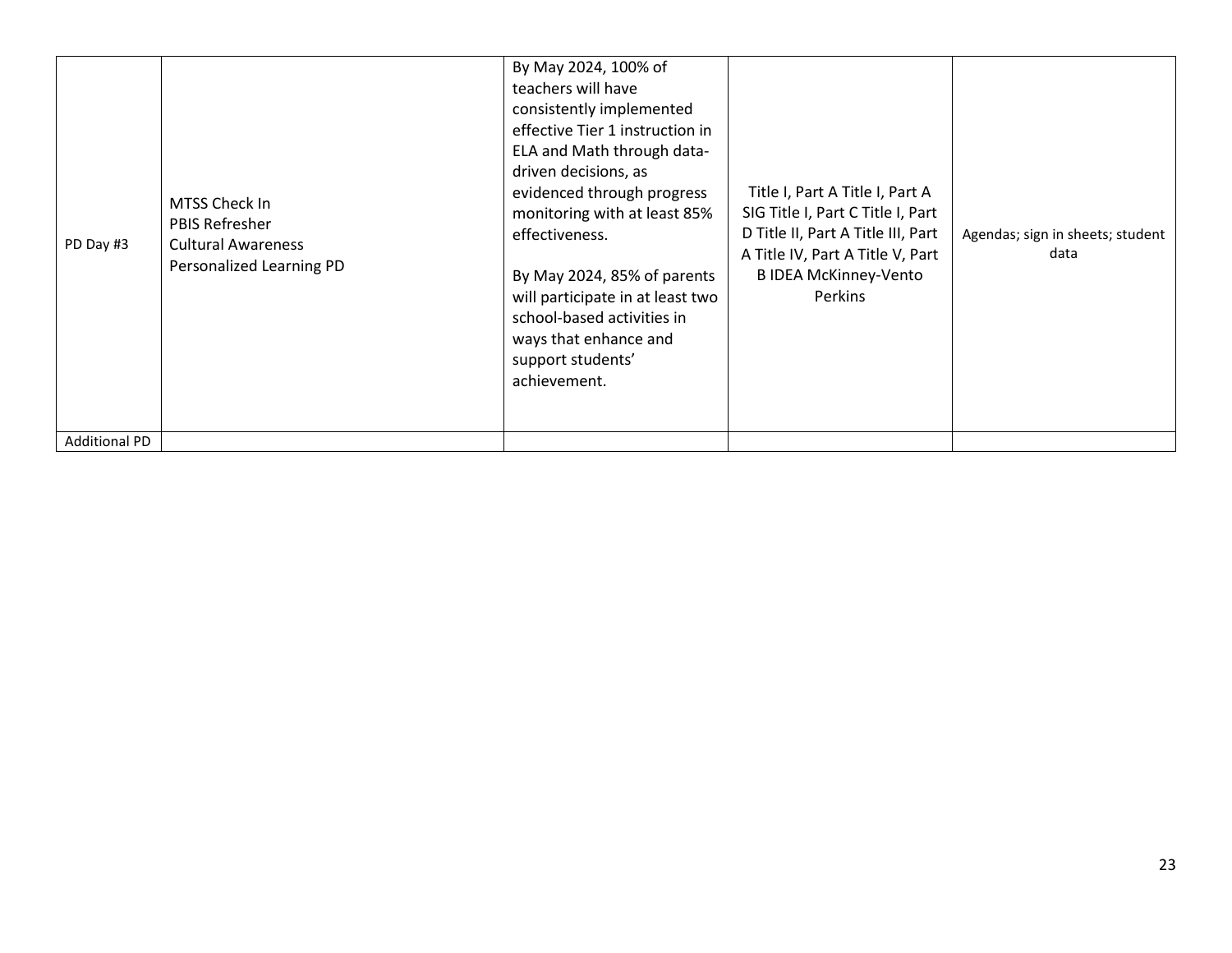# **YEAR 3**

|           |                                                                                                    | PROFESSIONAL DEVELOPMENT PLAN 2023-2024                                                                                                                                                                                                                                                                                                                                                                        |                                                                                                                                                                                           |                                          |
|-----------|----------------------------------------------------------------------------------------------------|----------------------------------------------------------------------------------------------------------------------------------------------------------------------------------------------------------------------------------------------------------------------------------------------------------------------------------------------------------------------------------------------------------------|-------------------------------------------------------------------------------------------------------------------------------------------------------------------------------------------|------------------------------------------|
| Offerings | <b>Training Topic(s)</b>                                                                           | SIP Goal(s) Addressed                                                                                                                                                                                                                                                                                                                                                                                          | <b>Funding Source(s)</b>                                                                                                                                                                  | <b>Progress Monitoring Method</b>        |
| PD Day #1 | MTSS/Tier 1 Instruction<br>Cultural Awareness/PBIS/CICO                                            | By May 2024, 100% of<br>teachers will have<br>consistently implemented<br>effective Tier 1 instruction in<br>ELA and Math through data-<br>driven decisions, as<br>evidenced through progress<br>monitoring with at least 85%<br>effectiveness.<br>By May 2024, 85% of parents<br>will participate in at least two<br>school-based activities in<br>ways that enhance and<br>support students'<br>achievement. | Title I, Part A Title I, Part A<br>SIG Title I, Part C Title I, Part<br>D Title II, Part A Title III, Part<br>A Title IV, Part A Title V, Part<br><b>B IDEA McKinney-Vento</b><br>Perkins | Agendas; sign in sheets; student<br>data |
| PD Day #2 | Cultural Awareness/PBIS/CICO<br>MTSS Check In<br>Personalized Learning PD-data driven<br>decisions | By May 2024, 100% of<br>teachers will have<br>consistently implemented<br>effective Tier 1 instruction in<br>ELA and Math through data-<br>driven decisions, as<br>evidenced through progress<br>monitoring with at least 85%<br>effectiveness.<br>By May 2024, 85% of parents<br>will participate in at least two<br>school-based activities in<br>ways that enhance and                                      | Title I, Part A Title I, Part A<br>SIG Title I, Part C Title I, Part<br>D Title II, Part A Title III, Part<br>A Title IV, Part A Title V, Part<br><b>B IDEA McKinney-Vento</b><br>Perkins | Agendas; sign in sheets; student<br>data |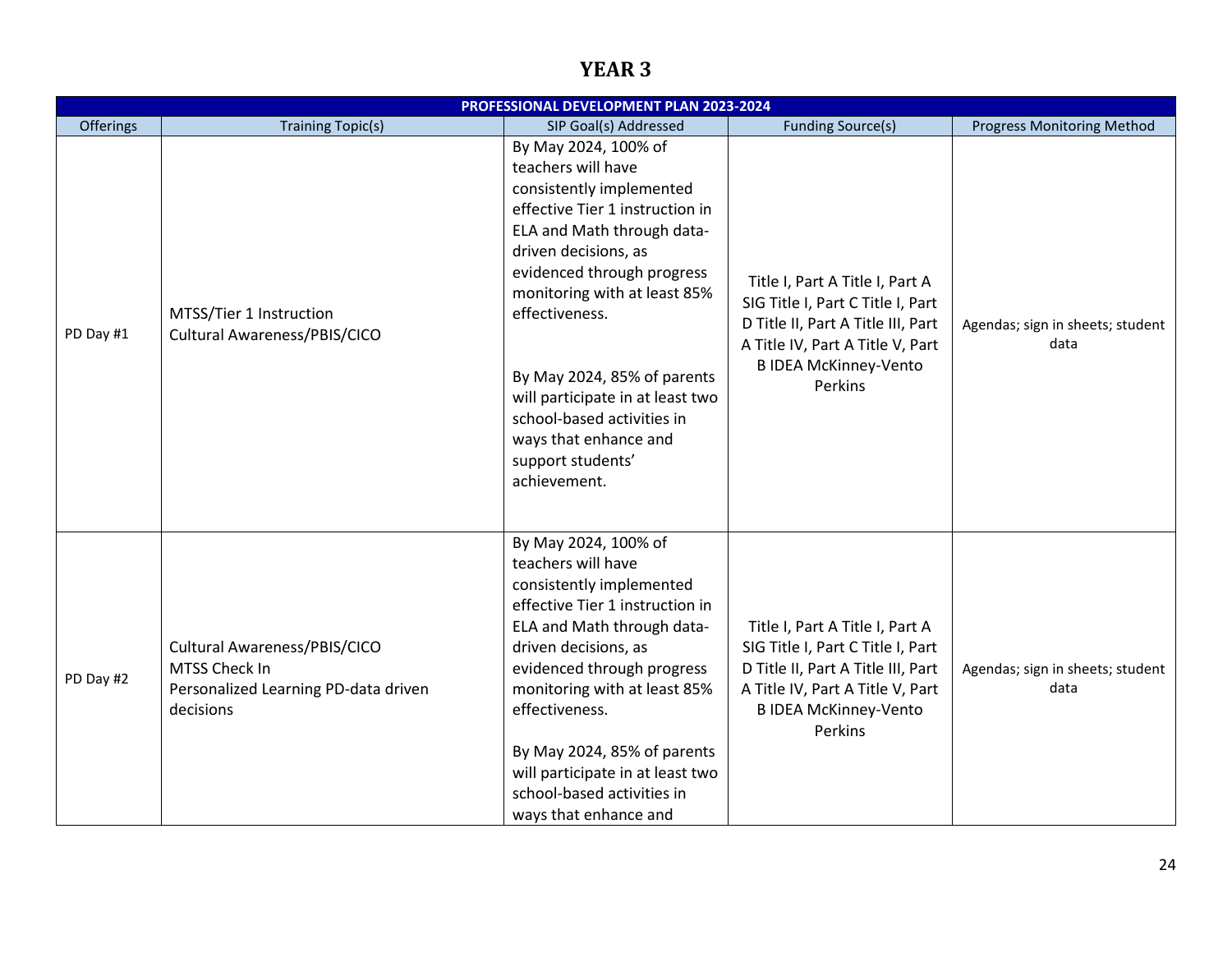|                      |                                                                                                      | support students'<br>achievement.                                                                                                                                                                                                                                                                                                                                                                              |                                                                                                                                                                                           |                                          |
|----------------------|------------------------------------------------------------------------------------------------------|----------------------------------------------------------------------------------------------------------------------------------------------------------------------------------------------------------------------------------------------------------------------------------------------------------------------------------------------------------------------------------------------------------------|-------------------------------------------------------------------------------------------------------------------------------------------------------------------------------------------|------------------------------------------|
| PD Day #3            | MTSS Check In/CICO<br><b>PBIS Refresher</b><br><b>Cultural Awareness</b><br>Personalized Learning PD | By May 2024, 100% of<br>teachers will have<br>consistently implemented<br>effective Tier 1 instruction in<br>ELA and Math through data-<br>driven decisions, as<br>evidenced through progress<br>monitoring with at least 85%<br>effectiveness.<br>By May 2024, 85% of parents<br>will participate in at least two<br>school-based activities in<br>ways that enhance and<br>support students'<br>achievement. | Title I, Part A Title I, Part A<br>SIG Title I, Part C Title I, Part<br>D Title II, Part A Title III, Part<br>A Title IV, Part A Title V, Part<br><b>B IDEA McKinney-Vento</b><br>Perkins | Agendas; sign in sheets; student<br>data |
| <b>Additional PD</b> |                                                                                                      |                                                                                                                                                                                                                                                                                                                                                                                                                |                                                                                                                                                                                           |                                          |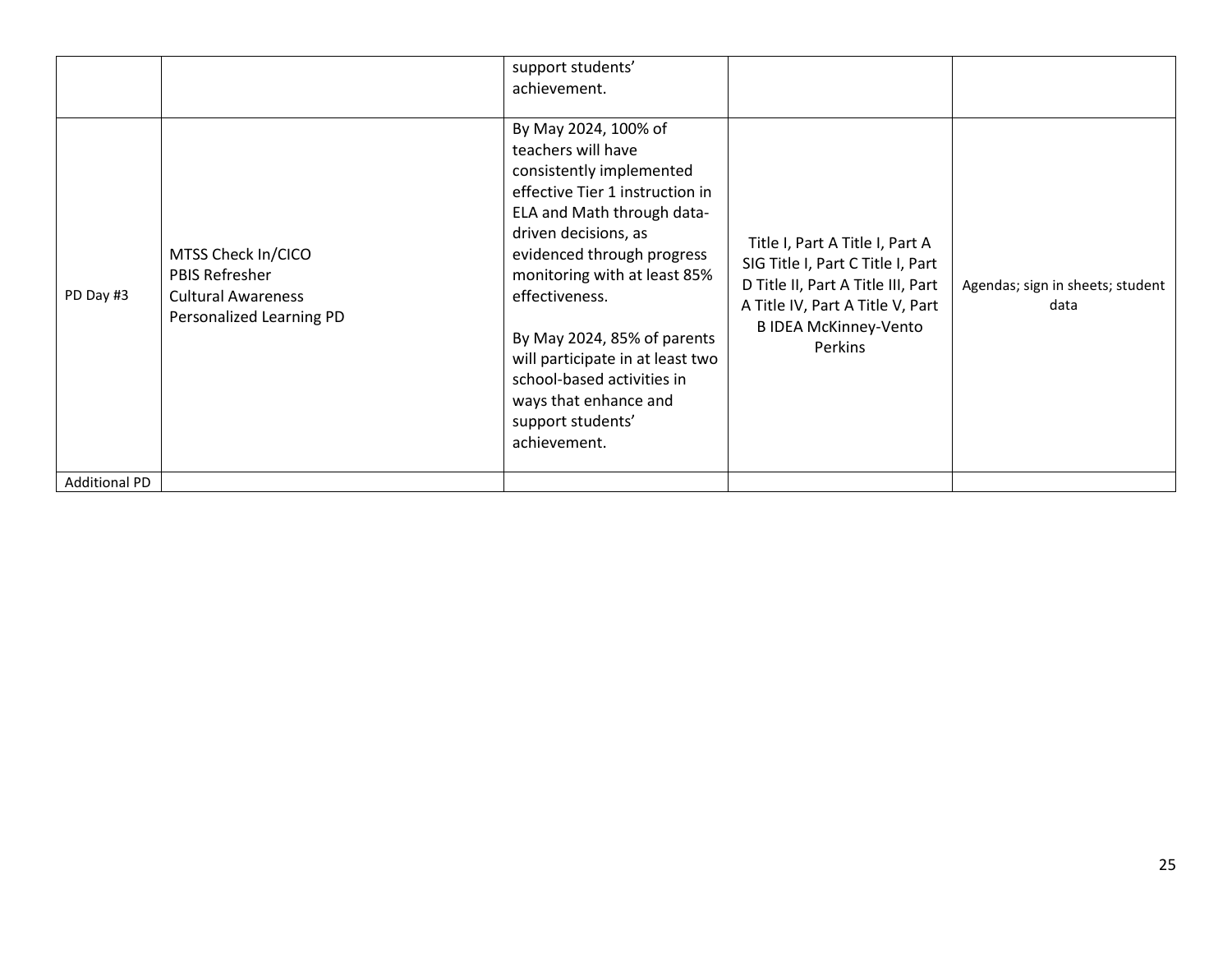#### **REQUIRED QUESTIONS FOR ALL SCHOOLS**

In developing this plan, briefly describe how the school sought advice from various stakeholders (ex. teachers, staff, other school leaders, paraprofessionals, specialized instructional support personnel, parents, community partners and other stakeholders).

Teachers and staff participated in our Staff Leadership Retreat. Parents participated in our surveys and our Local School Council. In addition, our current partners in education participated in Local School Council to give feedback as well.

Describe how the school will support efforts to reduce the overuse of discipline practices that remove students from the classroom, specifically addressing the effects on all subgroups of students.

PBIS will continue to be implemented school-wide. Tier 2 teams and interventions will be utilized with students needing additional supports.

Describe any continuing and/or new Title IV-A funded activities and programming, including objectives and intended outcomes, planned for supporting:

- Well-rounded educational opportunities for all students
- Safe and healthy students
- Effective use of technology by students

TBD- Possibly 2<sup>nd</sup> Chance Works

#### **Elementary Schools Only**

Describe how the school will support, coordinate and integrate services with early childhood programs at the school level, including strategies for assisting pre-school children in the transition from early childhood education programs to the elementary school.

Also, describe what supports and/or services will be put into place to support 5<sup>th</sup> grade students in their transition to middle school.

Transition workshops and meetings are held for rising 6<sup>th</sup> graders. Our hope is to have 5<sup>th</sup> graders visit the middle school during the 2022-2023 school year.

At this time, we do not have PreK. We are open to allowing PK sites to visit our classrooms.